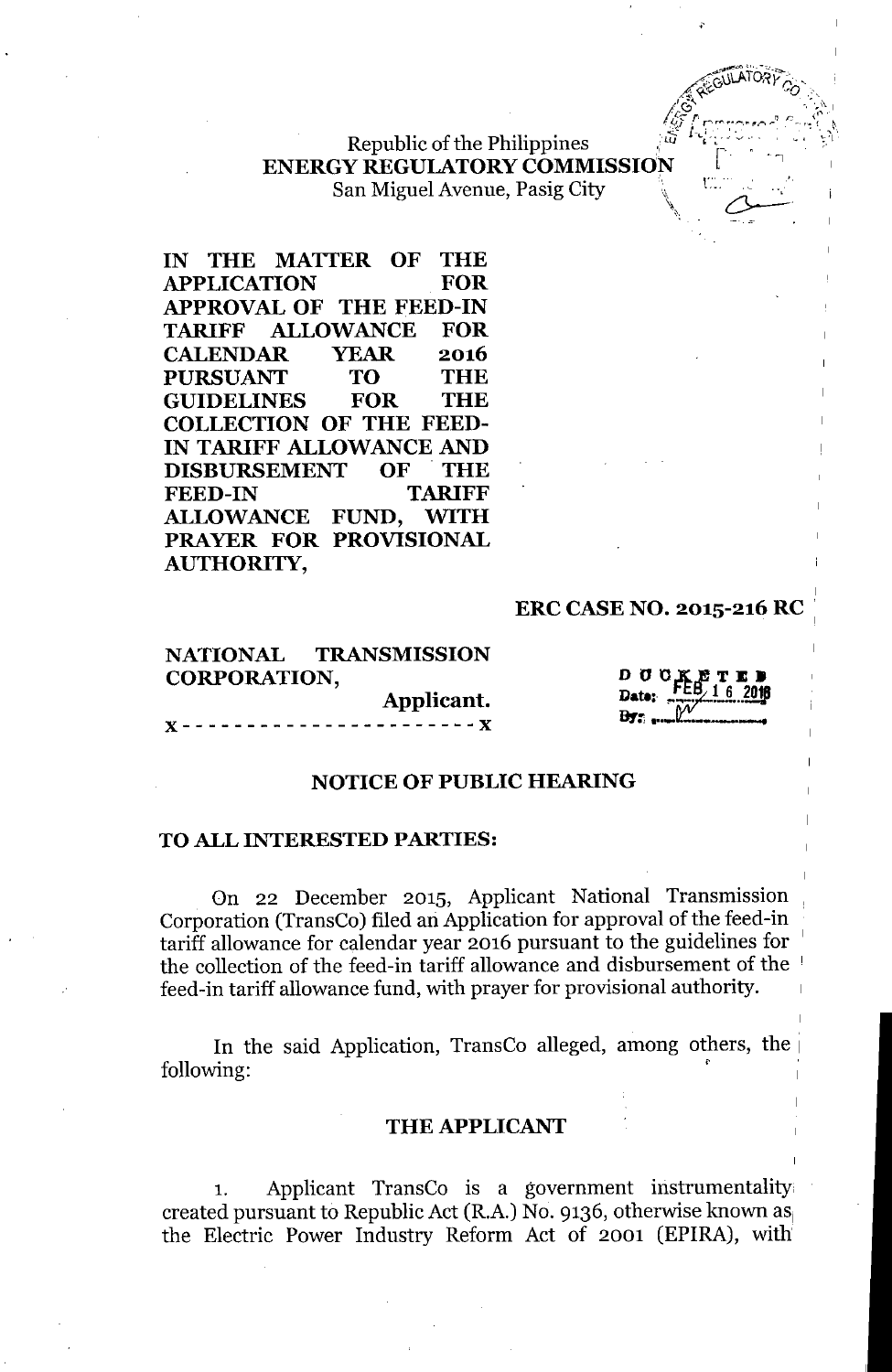principal office address at TransCo Main Building, Quezon Avenue corner BIR Road, Diliman, Quezon City, where it may be served with summons and other processes of this Honorable Commission.

#### NATURE OF THE APPLICATION

2. TransCo filed the Application in its capacity as FIT-All Fund Administrator tasked with the management/administration and disbursement/settlement (thru the Trustee Bank) of the FIT-All Fund pursuant to ERC Resolution No. 15, Series of 2012 issued on 19 November 2012 and on the bases of relevant laws, rules and regulations.

3. On 16 December 2008, R.A. No. 9513 entitled "An Act Promoting the Development, Utilization and Commercialization of Renewable Energy Resources and for other purposes" (RE Law) was enacted to (1) accelerate the exploration and development of renewable energy resources to achieve energy self-reliance by reducing the country's dependence on fossil fuels and thereby minimize the country's exposure to price fluctuations in the international markets; (2) increase the utilization of renewable energy by providing fiscal and non-fiscal incentives; (3) encourage the development and utilization of renewable energy resources as tools to effectively prevent or reduce harmful emissions and thereby balance the goals of economic growth and development with the protection of health and the environment; and (4) establish the necessary infrastructure and mechanism to carry out the mandates specified in the Act and other existing laws.

4. To achieve these state policies, Section 7 of the RE Law mandates the establishment of a Feed-in Tariff System (FIT System) for electricity produced from wind, solar, ocean, run-of-river hydropower, and biomass.

5. The Energy Regulatory Commission (ERC) and the National Renewable Energy Board (NREB) formulated the FIT System rules, which include: (a) priority connection to the grid for electricity generated from emerging renewable energy resources within the territory of the Philippines; (b) priority purchase and transmission of, and payment for, such electricity; (c) determination of the fixed tariff to be paid to electricity produced from each type of emerging renewable energy and the mandated number of years for the application of these rates; (d) the FIT to be set shall be applied to the emerging renewable energy to be used in compliance with the. renewable portfolio standard.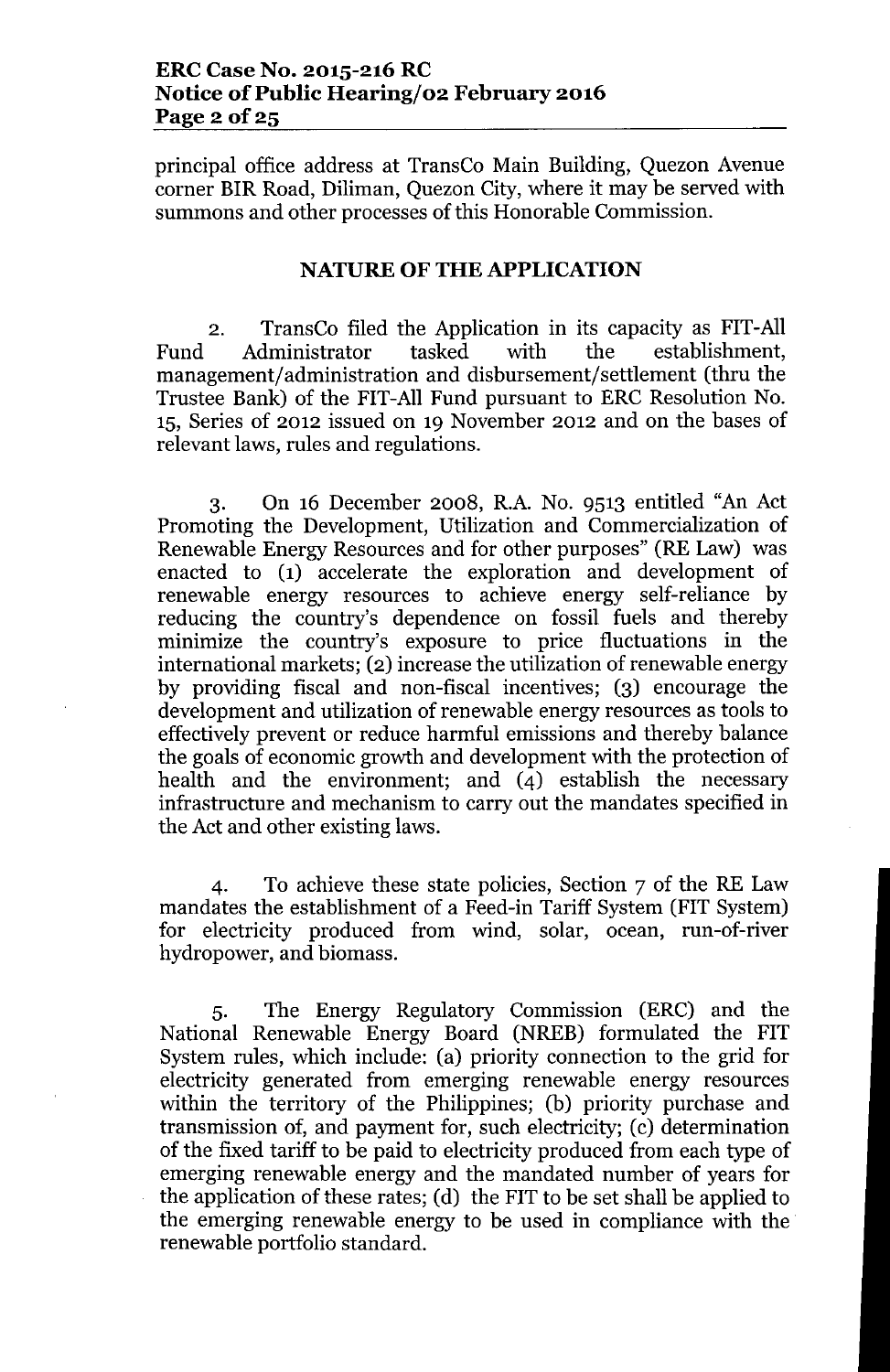6. On 25 May 2009, the Department of Energy (DOE) issued the "Rules and Regulations Implementing Republic Act No. 9513" (RE-IRR) in compliance with Section 33 of the RE Law. Section 5 of the RE-IRR defines the FIT System as a "scheme that involves the obligation on the part of electric power industry participants to source electricity from RE generation at a guaranteed fixed price applicable for a given period of time, which shall in no case be less than twelve (12) years, to be determined by the ERC." The same provision directed the promulgation of the FIT Rules by the ERC in consultation with the NREB.

7. On 12 July 2010, the Commission issued "Resolution No. 16, Series of 2010" entitled "Resolution Adopting the Feed-in Tariff Rules" (FIT Rules) pursuant to Section 7 of the RE Law and Section 5 of the RE-IRR.

8. The FIT Rules established the FIT System and is intended to regulate the method of establishing and approving the FIT and the Feed-in Tariff Allowance (FIT-All).

9. Under the FIT Rules, the FIT System guarantees all eligible renewable energy plants an entitlement to the applicable FITs for a period of twenty (20) years.!

10. The FIT-All is a uniform charge (in PhP/kWh) billed to all on-grid electricity consumers who are supplied with electricity through the distribution or transmission network. The FIT-All shall be established and set by the Commission on an annual basis and taking into account the following: the forecasted annual required revenue of the Eligible RE Plants; previous year's over or under recoveries; administration costs; forecasted annual electricity sales and such other relevant factors to ensure that no stakeholder is allocated with additional risks in the implementation of the FITs.2

11. Further, Section 2.2 of the FIT Rules provides that the Commission shall approve technology-specific FITs based on such FITs to be recommended by the NREB. Accordingly, on 16 May 2011, the NREB filed before the Commission its "Petition to Initiate Rule-Making for the Adoption of Feed-in Tariff' docketed as ERC Case No. 2011-006.

<sup>&</sup>lt;sup>1</sup> Section 4, FIT Rules.

<sup>2</sup> Section 2.5, FIT Rules.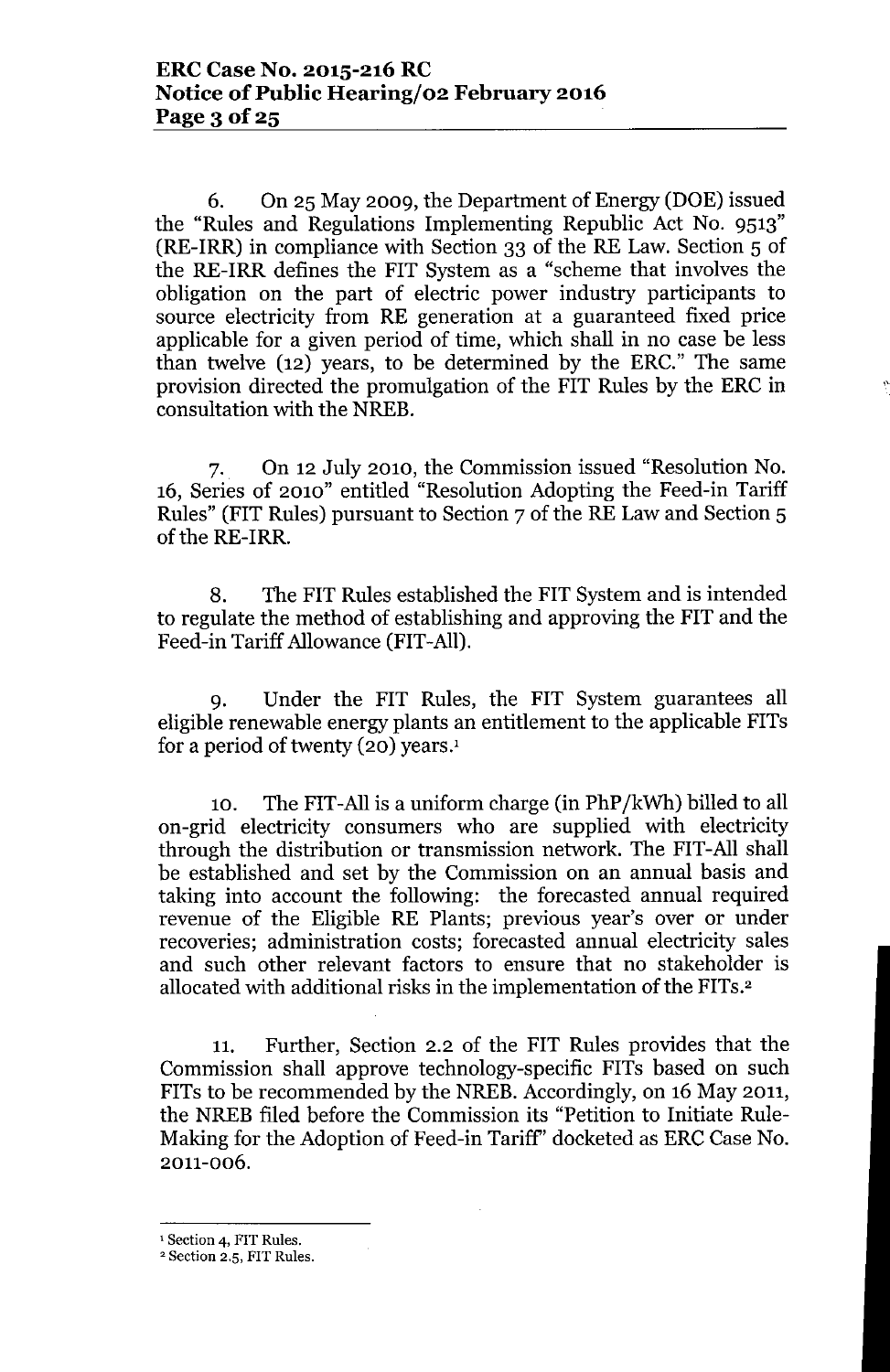#### ERC Case No. 2015-216 RC Notice of Public Hearing/o2 February 2016 Page 4 of  $25$

12. On 27 July 2012, the Commission issued its "Decision" in ERC Case No. 2011-006 and "Resolution No. 10, Series of 2012" entitled "Resolution Approving the Feed-in Tariff Rates". In said Decision and Resolution, the Commission approved the following initial FIT Rates:

| <b>TECHNOLOGY</b> | <b>ERC-APPROVED</b> | <b>ERC-APPROVED</b>                          |  |
|-------------------|---------------------|----------------------------------------------|--|
|                   | <b>FIT RATES</b>    | DEGRESSION RATES                             |  |
|                   | (PhP/kWh)           |                                              |  |
| <b>WIND</b>       | 8.53                | 0.5% after year 2 from<br>effectivity of FIT |  |
|                   |                     |                                              |  |
| <b>BIOMASS</b>    | 6.63                | 0.5% after year 2 from                       |  |
|                   |                     | effectivity of FIT                           |  |
| <b>SOLAR</b>      | 9.68                | 6% after year 1 from effectivity<br>of FIT   |  |
| <b>HYDRO</b>      | 5.90                | 0.5% after year 2 from<br>effectivity of FIT |  |

13. On 27 March 2015, the Commission issued Resolution No. 06, series of 2015 entitled "Resolution Adopting the New Solar Feed-In Tariff Rate" setting a new Solar FIT Rate of PhP8.69/kWh (herein referred to as "Solar FIT 2"). The Solar FIT 2 was issued as a result of the revised installation target for solar energy generation from 50 MW to 500 MW and shall be applied to new Solar Plants that have been commissioned after the effectivity of said Resolution and until 15 March 2016.

14. On 06 October 2015, the Commission likewise issued Resolution No. 14, series of 2015 also known as "Resolution Adopting the Wind Feed-in Tariff (Wind-FIT2) Rate" setting a new Wind FIT Rate of P7.40/kWh (herein referred to as "Wind FIT 2"). The Wind FIT 2 shall only be applied to three (3) wind power projects namely: San Lorenzo, Nabas and Pililia Power Projects which have already commenced commercial operations as certified by the DOE.

15. On 19 November 2012, the Commission issued "Resolution No. 15, Series of 2012" designating TransCo as the FIT-All Fund Administrator tasked with the establishment, management/ administration and disbursement/settlement (thru the Trustee Bank) of the FIT-All Fund.

16. The imposition, collection and disbursement of the FIT-All is further covered by the "Guidelines on the Collection of the Feed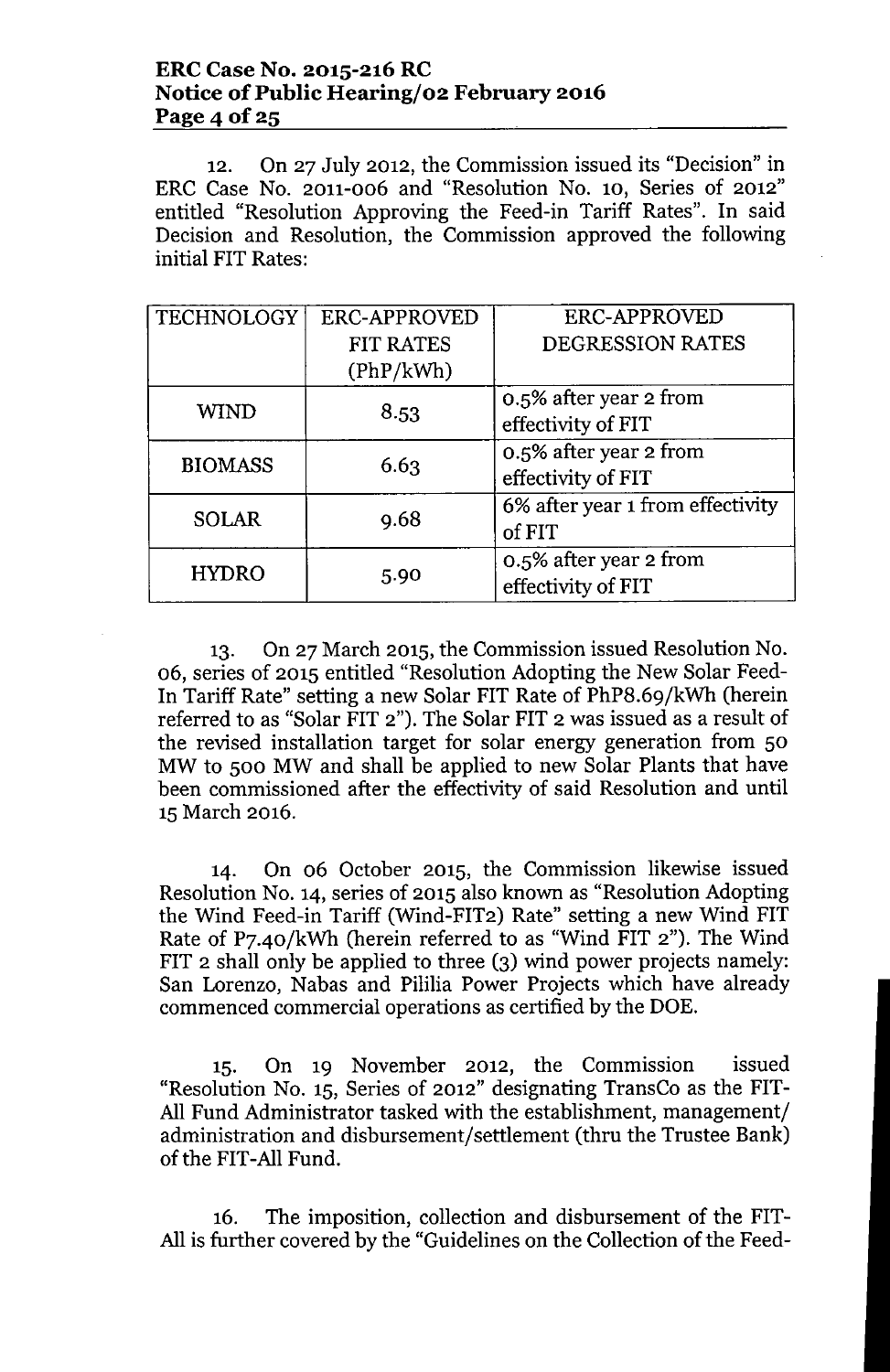in Tariff Allowance (FIT-All) and the Disbursement of the FIT-All Fund" (Guidelines) issued and approved by the Commission in its Resolution No. 24 dated 16 December 2013.

17. Under the FIT-All Guidelines, TransCo has to make an annual determination of the FIT-All rate and file its application with the Commission not later than end of July of each year for the FIT-All rate that will be implemented for the following year.

18. On 02 July 2015, TransCo, in its letter to the Commission, requested for an extension of ninety (90) days within which to file the application for the 2016 FIT-All Rate.

19. The Commission, in its letter dated 20 July 2015, favorably acted upon said request and gave TransCo until the end of October 2015 to file the said Application.

20. On 15 October 2015, TransCo, anticipating some delays in approval process - both internal and external, which will render it unable to file the application by end of October, requested for another fifteen (15)-day period within which to file the same or until 15 November 2015.

21. On 11 November 2015, TransCo again requested an additional fifteen (15) days from 15 November 2015 to file the application or for such longer period which the Commission deems sufficient for the purpose of completing all the pre-filing requirements.

22. On 10 December 2015, the ERC, in ERC Case No. 2014- 109 RC, issued a Decision approving with finality the amount of Phpo.0406/kWh as the 2015 FIT-All rate.

23. Therefore, by and pursuant to the RE Law, Resolution No. 16 Series of 2010 (FIT Rules), as amended by Resolution No. 15 Series of 2012, in connection with the Guidelines and other pertinent laws, rules and regulations, this Application is submitted to the Commission for its due consideration of the herein applied for FIT-All Rate for the year 2016.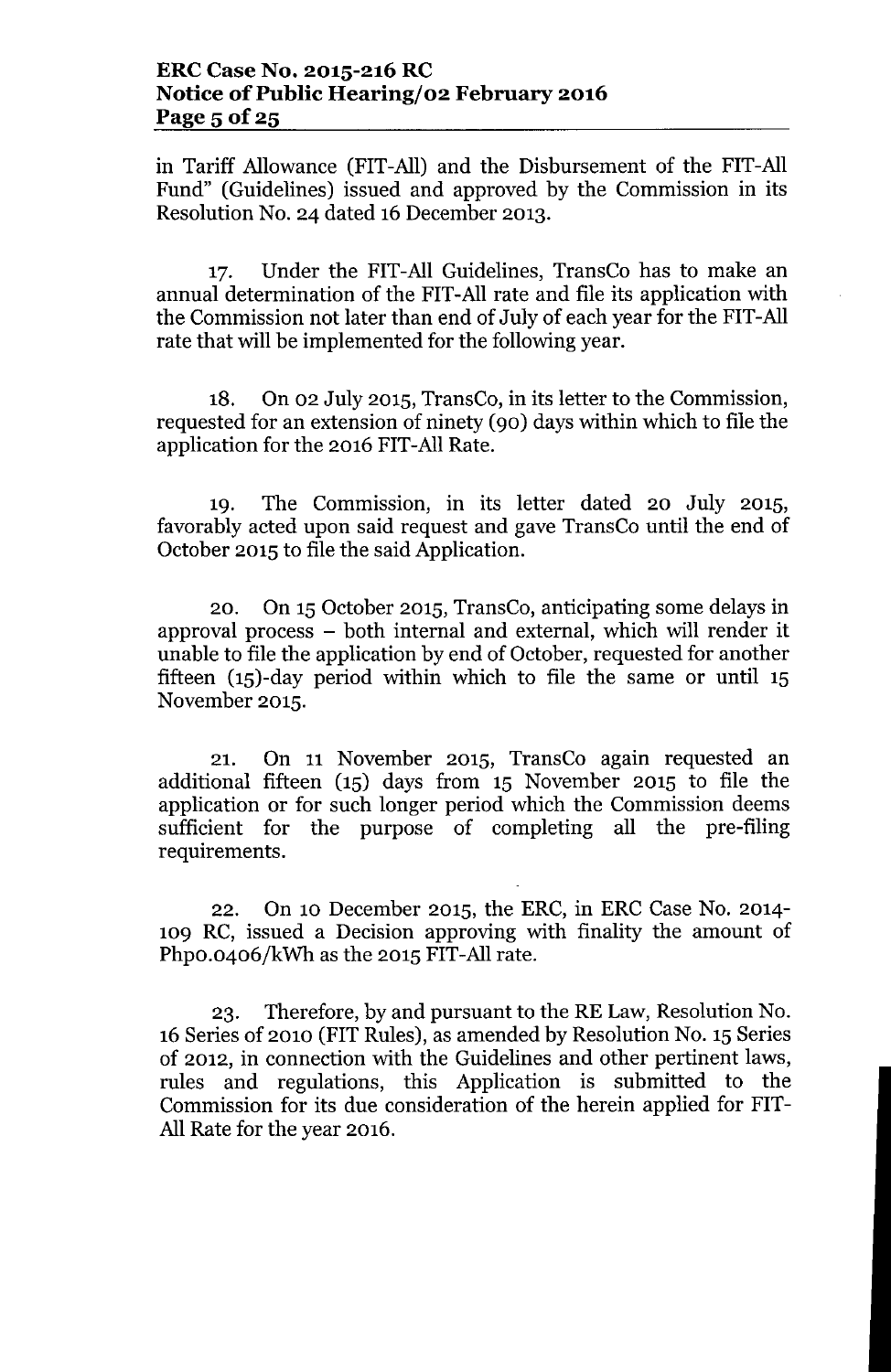# FEED-IN TARIFF ALLOWANCE

24. Applicant TransCo has computed a FIT-All Rate of PhP/kWh 0.1470 for 2016, determined using the formula provided in Section 1.3 of the Guidelines, as follows:

$$
FIT-All = \frac{FD + WCA + AA + DA}{FNS}
$$

Where:

|                | <b>DESCRIPTION</b>                                                                                                                                       |  |  |
|----------------|----------------------------------------------------------------------------------------------------------------------------------------------------------|--|--|
| <b>FIT-All</b> | is the Feed-in Tariff Allowance to be implemented in<br>$Year_{t+1}$ in PhP/kWh, as provided for in the FIT Rules and<br>the Guidelines.                 |  |  |
| <b>FD</b>      | is the estimated Total FIT Differential required for<br>Year <sub>t+1</sub> in PhP, and as further described in Section 1.4.1<br>of the Guidelines.      |  |  |
| <b>WCA</b>     | is the estimated Working Capital Allowance required for<br>Year <sub>t+1</sub> in PhP, and as further described in Section $1.4.2$<br>of the Guidelines. |  |  |
| AA             | is the Administration Allowance to be implemented in<br>Year <sub>t+1</sub> in PhP, and as further described in Section 1.4.3<br>of the Guidelines.      |  |  |
| DA             | is the Disbursement Allowance to be implemented in<br>Year <sub>t+1</sub> in PhP, and as further described in Section 1.4.3<br>of the Guidelines.        |  |  |
| <b>FNS</b>     | is the Forecast National Sales, in kWh, to be applied for<br>Year $_{t+1}$ and as further described in Section 1.4.4.2 of the<br>Guidelines.             |  |  |
| T              | is the year the application for setting the FIT-All is filed<br>with the ERC.                                                                            |  |  |
| $t+1$          | is the year following t                                                                                                                                  |  |  |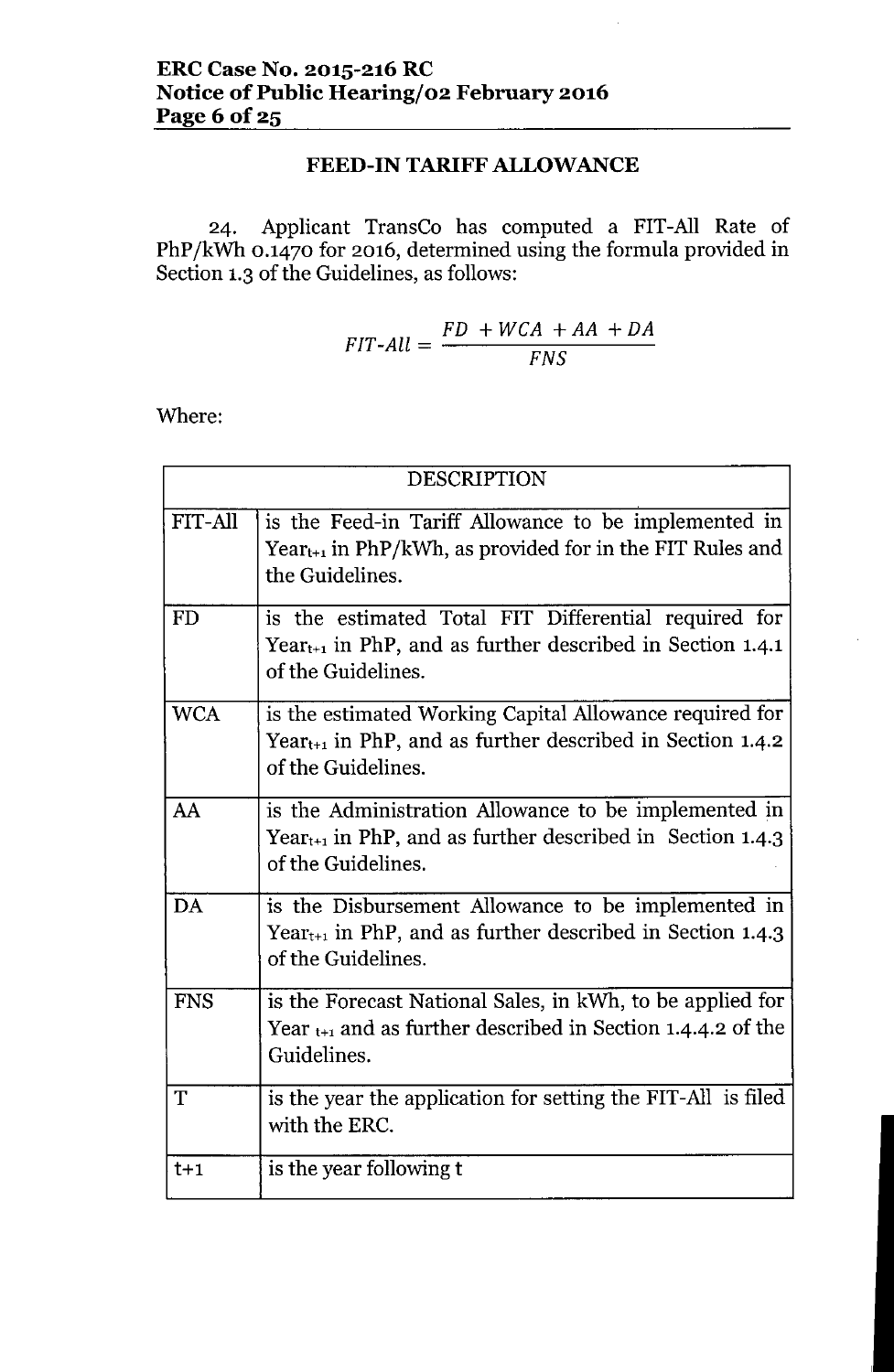#### **ERC Case No. 2015-216 RC Notice** of Public **Hearing/o2 February 2016** Page 7 of 25

25. Whenever  $Year_{t+1}$  (implementation year) is used in any formula in the present Application, the same shall refer to the year 2016. Correlatively, the Year $_{t+2}$  whenever used in any formula in this Application shall refer to the year 2017.

#### **COMPONENTS OF THE FIT-ALL**

#### **I. Forecast National Sales**

26. The Forecast National Sales (FNS) is the denominator in the FIT-All formula. The proposed level for 2016 is discussed first since it is best to present the determined value of the other FIT-All components in terms of PhP/kWh, where this FNS is the kilowatthours (kWh) denominator.

27. The FNS refers to an estimated total kilowatt-hours of electricity billed to consumers who are supplied with electricity in all On-Grid areas in the Philippines for a given year.

28. The FNS, in kWh, shall be equal to the latest available Electricity Sales as stated in the Philippine Power Statistics, excluding Utilities Own Use and Power Losses, or as otherwise certified by the DOE, and as adjusted by the historical growth rate published for the immediately preceding three (3) years.

29. From the historical data sourced from the Philippine Power Statistics until 20143, TransCo computed for the compounded annual growth rate (CAGR) of Electricity Sales for a 3-year period using the formula:

$$
CAGR_{to,tn} = \left(\frac{V_{tn}}{V_{to}}\right)^{\frac{1}{tn-to}} - 1
$$

Where:

 $V(t_o) =$  start value  $V(t_n) =$  finish value  $t_n-t_o$  =number of years

30. TransCo computed the projected 2015 level by increasing the historical 2014 level by the computed CAGR (2011-2014). Then,

<sup>3</sup> The DOE Memorandum dated 21 July 2015 providing for the Electricity and Sales Consumption, in MWh (2003 to 2014) is attached hereto as **Annex** "A" to "A-1" to form an integral part hereof.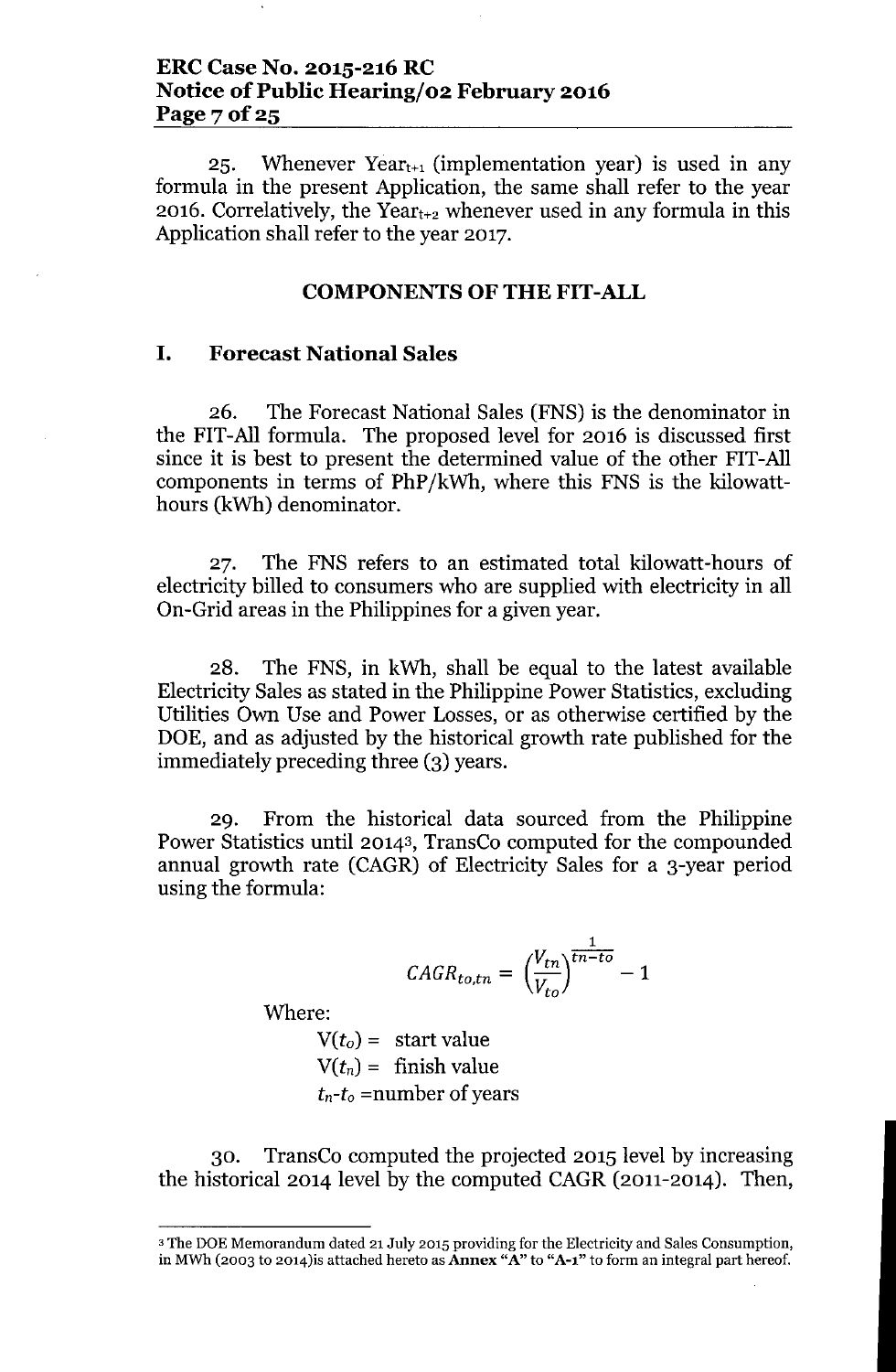### ERC Case No. 2015-216 RC Notice of Public Hearing/o2 February 2016 Page 8 of 25

TransCo again computed for the rolling 3-year CAGR and so on.<sup>4</sup> TransCo came up with the following Forecast National Electricity Sales for 2015-2016:

Table 1. Forecast National Electricity Sales, kWh

| 2015           | 2016           |
|----------------|----------------|
| 65,962,899,825 | 68,380,633,362 |

#### II. Total FIT Differential

31. The Total FIT Differential represents the difference between: (1) the forecast applicable FIT Rate for  $Year_{t+1}$  that each Eligible RE Plant is forecasted to receive for each kWh delivered, and (2) the forecast applicable cost recovery rate as determined under the Guidelines, multiplied by the projected annual energy generation from Eligible RE Plant for year<sub>t+1</sub>. In setting the FIT-All for Year<sub>t+1</sub>, the FIT Differential is represented by the following formula:

$$
FD = \left[ \sum_{x} (Forecast \, RE \, Gen_{x,t+1} \left( Forecast \, FIT \, Rate_{x,t+1} \right) - Forecast \, Cost \, Recovery \, Rate_{x,t+1}) \right]
$$

$$
+ \, FD_{t-1, (over)/under}
$$

Where:

| <b>DESCRIPTION</b>         |  |                                                                                                                                                                                                                                                      |  |  |
|----------------------------|--|------------------------------------------------------------------------------------------------------------------------------------------------------------------------------------------------------------------------------------------------------|--|--|
| Forecast<br>$Gen_{x,t+1}$  |  | RE   is the Forecast RE Generation of Eligible RE<br>Plantx (in kWh).                                                                                                                                                                                |  |  |
| Forecast<br>$Rate_{x,t+1}$ |  | FIT is FIT Rate, as degressed (if applicable) and<br>adjusted for local inflation and foreign exchange<br>(FOREX) as forecasted for year <sub>t+1</sub> , in PhP/kWh,<br>that Eligible RE Plantx is forecasted to receive for<br>each kWh delivered. |  |  |

<sup>&</sup>lt;sup>4</sup> The FNS computation for 2015-2016 is attached hereto as **Annex "B"** to form an integral part hereof.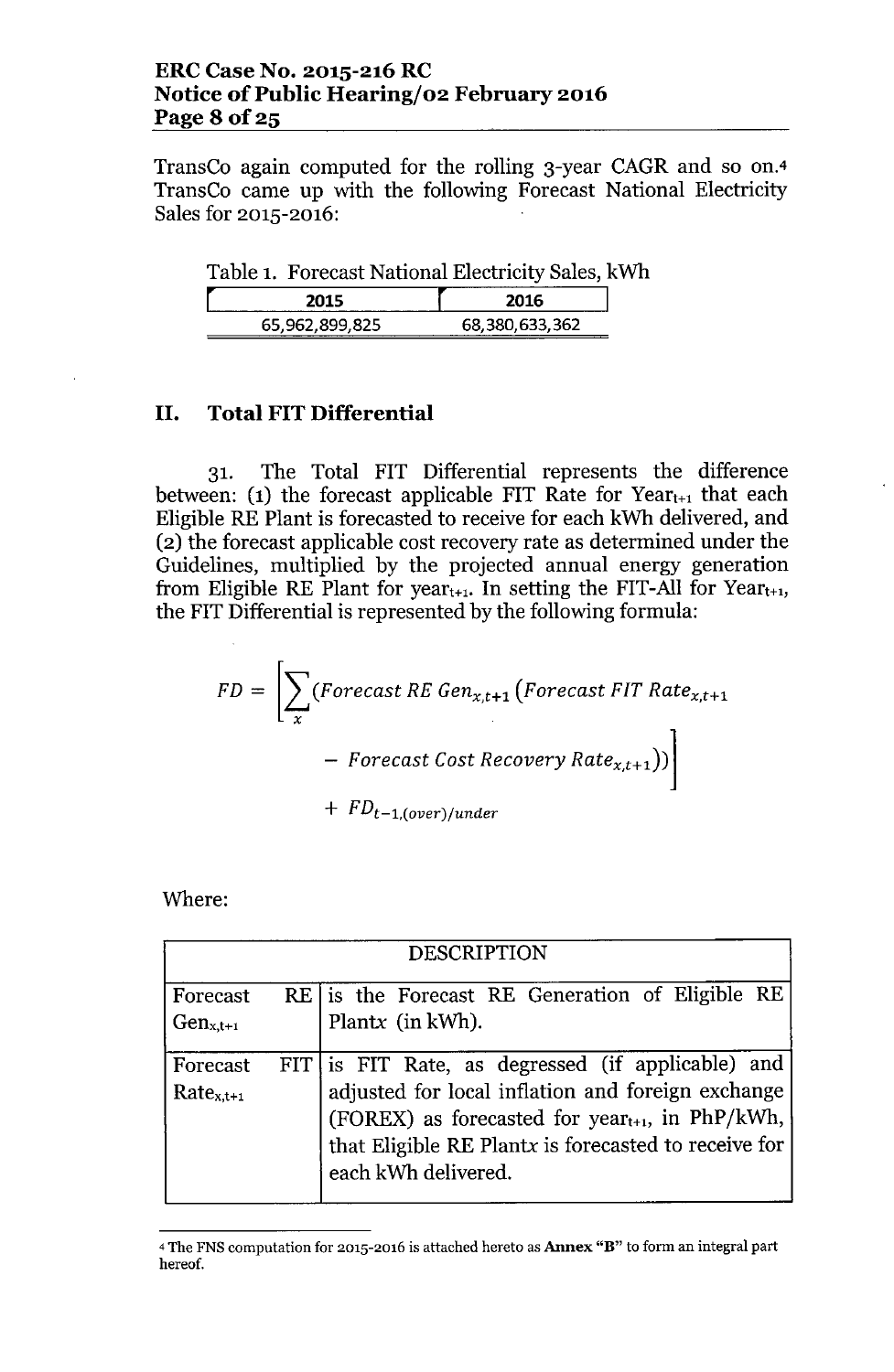### **ERC Case No. 2015-216 RC Notice of Public Hearlng/02 February 2016** Page 9 of 25

| Forecast<br>Recovery       | Cost is the applicable Forecast Cost Recovery Rate to<br>be implemented in Year <sub>t+1</sub> for Eligible RE Plantx,<br>in PhP kWh.                                                                                                                                                                                                 |
|----------------------------|---------------------------------------------------------------------------------------------------------------------------------------------------------------------------------------------------------------------------------------------------------------------------------------------------------------------------------------|
| $FD_{t-1}$<br>(over)/under | is the variance between the actual FIT Differential<br>for year <sub>t-1</sub> (Actual $FD_{t-1}$ ) and the FIT Differential<br>collected for year <sub>t-1</sub> (Collected $FD_{t-1}$ ). There is over<br>recovery if Collected $FD_{t-1}$ Actual $FD_{t-1}$ and under<br>recovery if Collected $FD_{t-1}$ is < Actual $FD_{t-1}$ . |

32. Alternatively, the formula in Paragraph 31 can be viewed or rewritten as:

# *FD* = *Total FIT Revenue - Total Forecast Cost Recovery Revenue*  $+ FD_{t-1,(over)/under}$

# **A. Forecast Annual Renewable Energy Generation**

33. TransCo primarily used the most updated list of RE Projects that are projected to be eligible/already eligible under the FIT System in 2014-2017 onwards as provided by the DOE.5

34. With the list from DOE providing the best estimate of the entry of Eligible RE Plants, TransCo aims to be able to adequately provide for the corresponding payout requirements. However, the list does not in any way give preemptive right to the identified projects to be counted under the final FIT-eligible projects. Neither does it limit the payment of FITs to these projects once implemented.

35. The list includes projects that have already gone into Commercial Operation even prior to the January 2015 implementation of the FIT-All and are assumed to be Eligible RE Plants for the purpose of herein computation.

36. Where data were available from RE Developers/PEMC submissions, TransCo already put in the actual generation levels of operational RE plants.<sup>6</sup>

sThe DOE letter dated 23 September 2015 providing "Additional Inputs for the Filing of the 2016 FIT-All Application", including its attachments, are attached hereto as Annexes "c" to "C-12",to form integral parts hereof.

<sup>6</sup>The table on the summary of actual generation, forecast generation and capacity factor per RE developer with heading "List of FIT Eligible Renewable Energy Developer with Submission on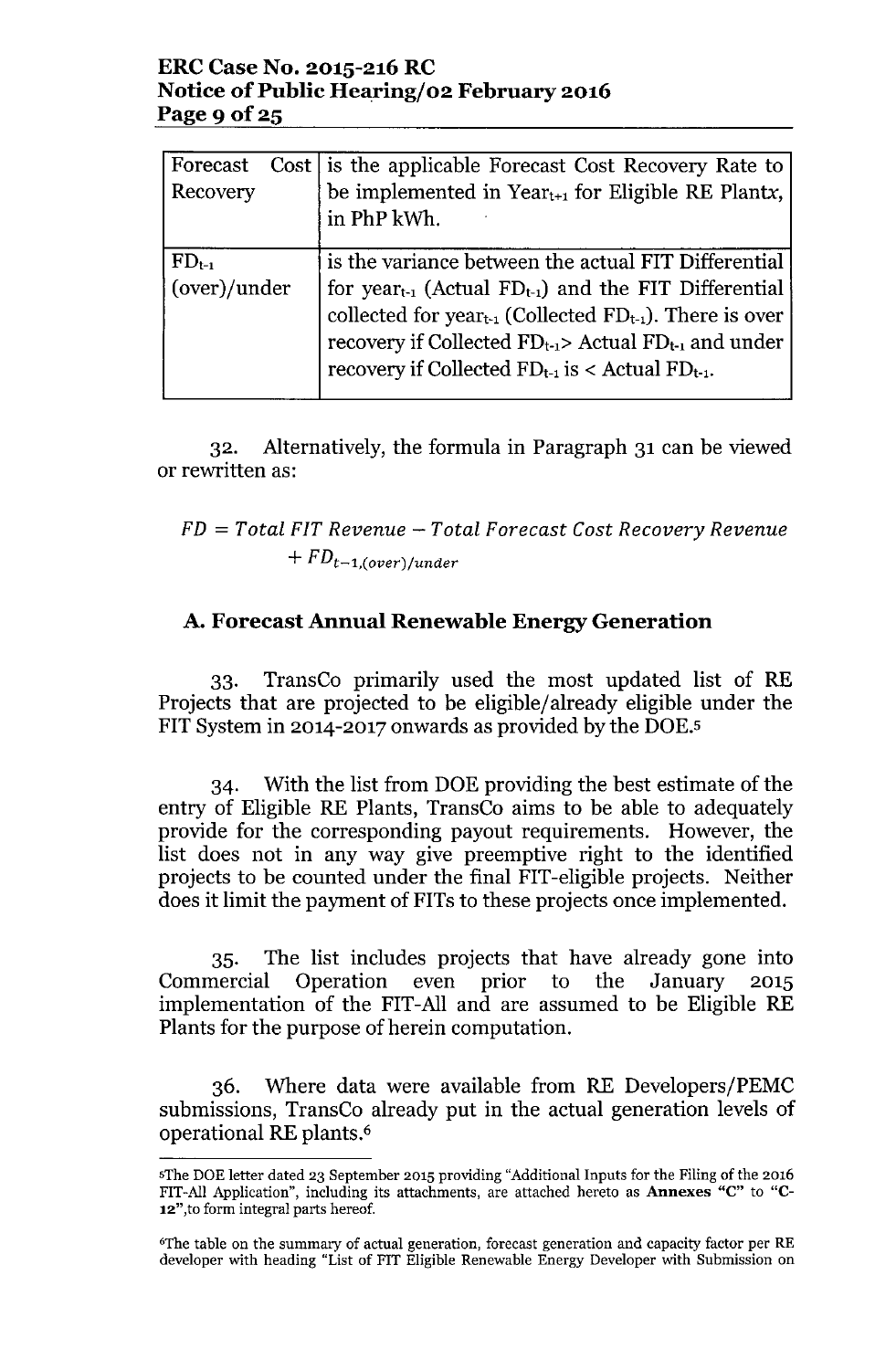37. Where the concerned RE Developers, particularly under the Wind projects, provided energy generation forecast that differed from the forecast presented by DOE, TransCo generally used the DOE data but followed the monthly seasonality culled from the forecast submission of the RE Developers. (See Annexes "D" and "D-7" to "D- $10"$ )

38. On the other hand, for some Biomass projects, TransCo noted some very high resulting annual capacity factor in the DOE projection. With the knowledge that most of these biomass plants do not have year round generation capability because of the availability of fuel, TransCo adjusted some of the forecast, more or less pegging the annual capacity factor to around 70%-72% for those that were shown to have very high levels. (See Annexes "D" and "D-15" to "D-19".)

39. For Solar and Hydro plants, TransCo generally followed the projection of the RE Developers. For those without submission, the annual projection from DOE was used and the same seasonality indices as in the 2014-2015 Application were applied. (See Annexes "D" and "D-1" to "D-6, "D-11" to D-14".)

40. The 2017 projects were also considered, but only in the computation of the WCA, which requires the payout for year t+2, which in this case is 2017.

41. TransCo limited the determination of the FIT-All rate to include only Eligible RE capacities up to the installation targets set by the DOE as follows: 500 MW for Solar up to March 2016, 400 MW for Wind, 250 MW for Hydropower and 250 MW for Biomass.

42. At the same time, the principle of commercial and technical indivisibility of projects was observed, hence, the installation target could be exceeded if the last plant to complete the same renders the total beyond the target. This happened in the case of Solar.

Actual & Updated Generation (2014 to 2016)" (and its attachments) is attached hereto as Annex " $D$ " to " $D$ -19" to form an integral part hereof.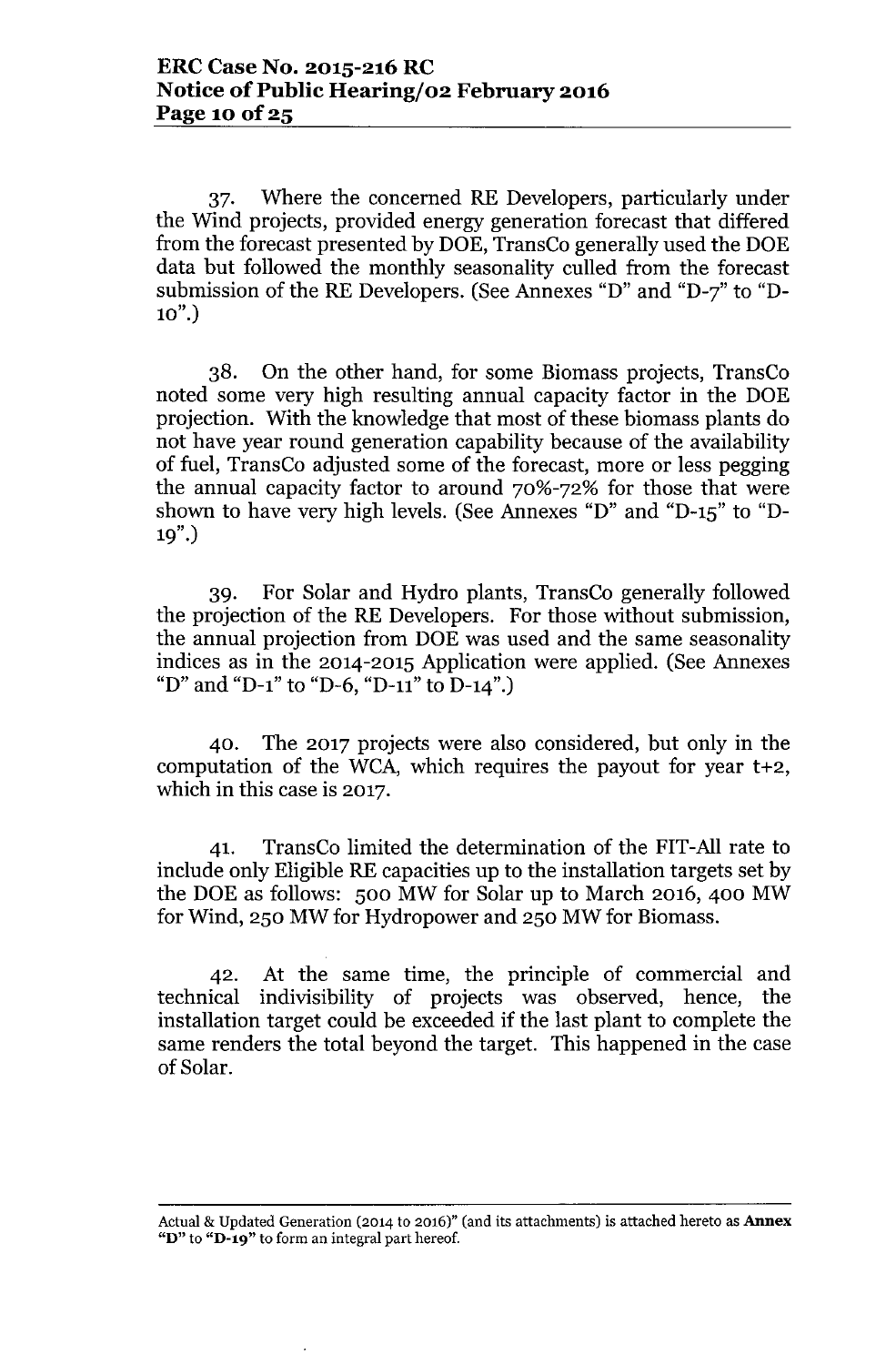#### ERCCase No. 2015-216RC Notice of Public Hearing/02 February 2016 Page 11 of 25

43. Based on the foregoing, the applicable Forecast Annual Renewable Energy Generation of Eligible RE Plants (kWh) for the years 2014-2015 (lumped)7, 2016 and 2017 are as follows:

| Technology     | 2014-2015 | 2016      | 2017      |
|----------------|-----------|-----------|-----------|
| <b>Biomass</b> | 309,839   | 682,407   | 761,454   |
| Hydropower     | 108,271   | 187,342   | 492,222   |
| Solar          | 158,580   | 632,686   | 707,963   |
| Wind           | 875,169   | 977,205   | 977,477   |
| Total          | 1,451,859 | 2,479,639 | 2,939,116 |

Table 2. Forecast Annual Renewable Energy Generation, MWh

#### B. Forecast Applicable FIT Rate and Forecast FIT Revenue

44. Forecast Applicable FIT Rate refers to the prevailing ERCapproved and published schedule of rates in PhP/kWh for each emerging renewable energy technology, as degressed by the relevant degression rates, if applicable, and adjusted for Consumer Price Index (CPI) and Foreign Exchange (FOREX), in accordance with Section 2.10 of the FIT Rules.<sup>8</sup>

45. Currently, the prevailing FIT Rates are based on the ERC Decision dated 27 July 2012 in ERC Case No. 2011-006 RM, ERC Resolution NO.6, series of 2016 for Solar FIT 2 and ERC Resolution No. 14, series of 2015 for Wind FIT 2.

46. Following the FIT Rules, the prevailing FIT Rates for 2015 are adjusted for inflation and foreign exchange for the adjusted 2016 rates, as shown in Table 3 below.9 However, inasmuch as the ERC has not issued FIT-eligible Certificate of Compliance under Solar FIT 2 and Wind FIT 2 as of October 2015, TransCo did not consider any adjustment of said rates for 2016.

<sup>1</sup>fhe 2014 and 2015 levels are a mix of actual and forecast values.

<sup>8</sup> Section 1.4.1.1, Guidelines.

<sup>&</sup>quot;Details of computation of the 2016 adjusted FIT rates is hereto attached as Annex. "E" and made an integral part hereof.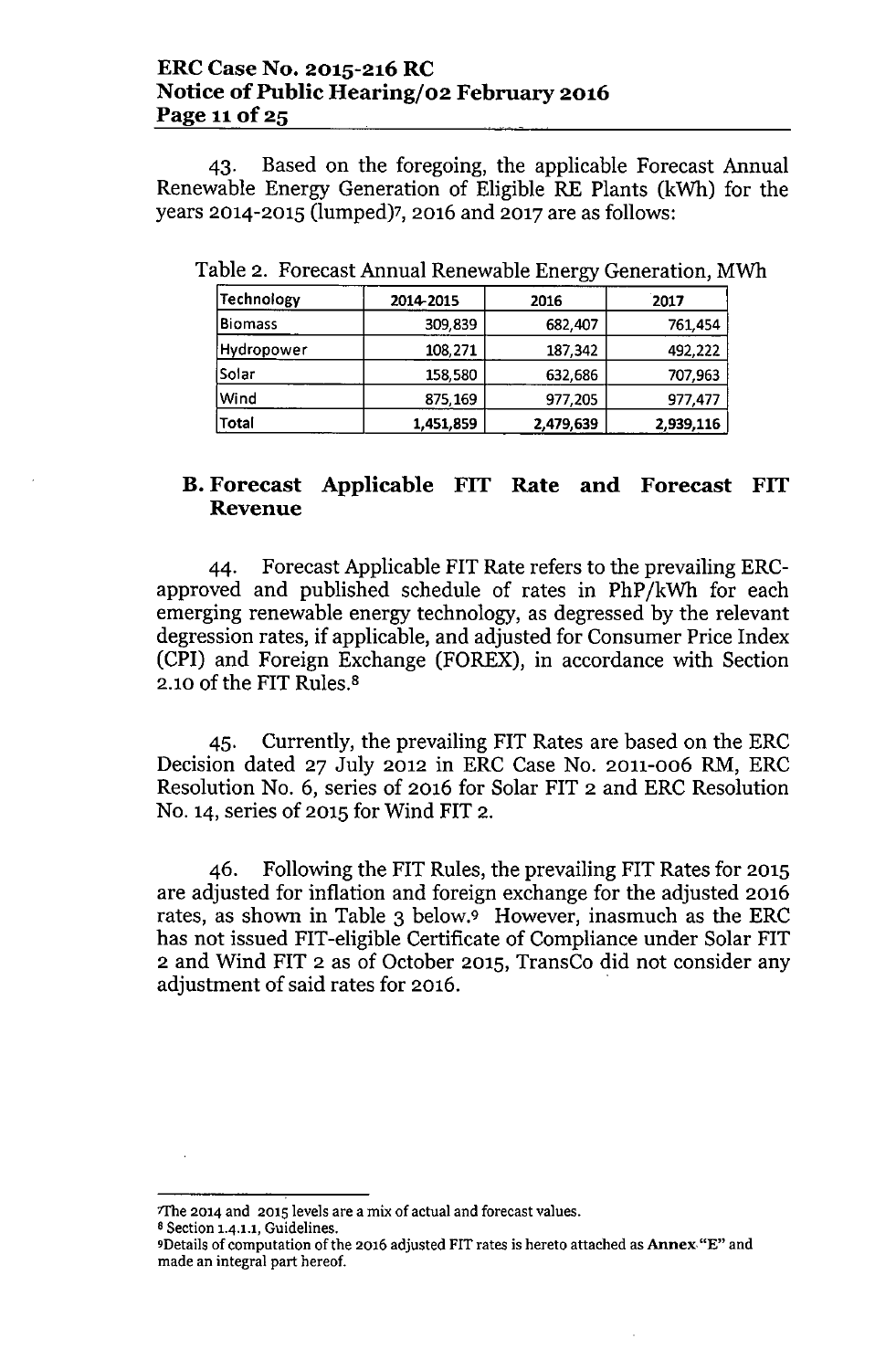| Technology       | <b>2015 Base</b> | 2016 Adjusted FIT-Rate |              |
|------------------|------------------|------------------------|--------------|
|                  | <b>FIT Rate</b>  | 2014-2015 Entrant      | 2016 Entrant |
| <b>Biomass</b>   | 6.6300           | 7.0508                 | 7.0508       |
| Hydro            | 5.9000           | 6.4601                 | 6.4601       |
| Solar            |                  |                        |              |
| FIT1             | 9.6800           | 9.9067                 |              |
| FIT <sub>2</sub> | 8.6900           | 8.6900                 | 8.6900       |
| Wind             |                  |                        |              |
| FIT1             | 8.5300           | 8.9006                 |              |
| FIT <sub>2</sub> | 7.4000           | 7.4000                 |              |

Table 3. 2016 Adjusted FIT Rates, PhP /kWh

47. In addition, TransCo did not apply any degression for 2016 for all FIT rates.

48. The Total FIT Revenue appearing in the formula in Paragraph 32 is obtained by multiplying the Eligible RE generation per technology as in Table 2 by the corresponding appropriate FIT rates in Table 3. For 2017, which is required only for the computation of the Working Capital Allowance, the same Adjusted FIT-rates as 2016 were used. The resulting levels are given as follows:

| Technology     | 2014-2015         | 2016           | 2017           |
|----------------|-------------------|----------------|----------------|
| <b>Biomass</b> | 2,047,346,764     | 4,811,520,857  | 5,368,864,647  |
| Hydropower     | 636,276,137       | 1,210,251,660  | 3,179,822,244  |
| Solar          | 1,517,805,602     | 5,685,348,771  | 6,340,512,072  |
| Wind           | 6,983,753,305     | 7,969,444,430  | 7,971,873,033  |
| <b>Total</b>   | 11, 185, 181, 807 | 19,676,565,718 | 22,861,071,996 |

Table 4. Total FIT Revenue by Technology, in Pesos

#### C. Forecast Cost Recovery Rate

49. The Forecast Cost Recovery Rate (FCRR) is the projected generation rate that the Eligible RE Plant would likely receive had it not been under the FIT System.

50. Under Section 1.4.1.2 of the Guidelines, the manner by which the FCRR is forecasted and applied to a particular Eligible RE Plant shall be based on whether or not the Eligible RE Plant operates in a Grid where the Wholesale Electricity Spot Market (WESM) is operational or not.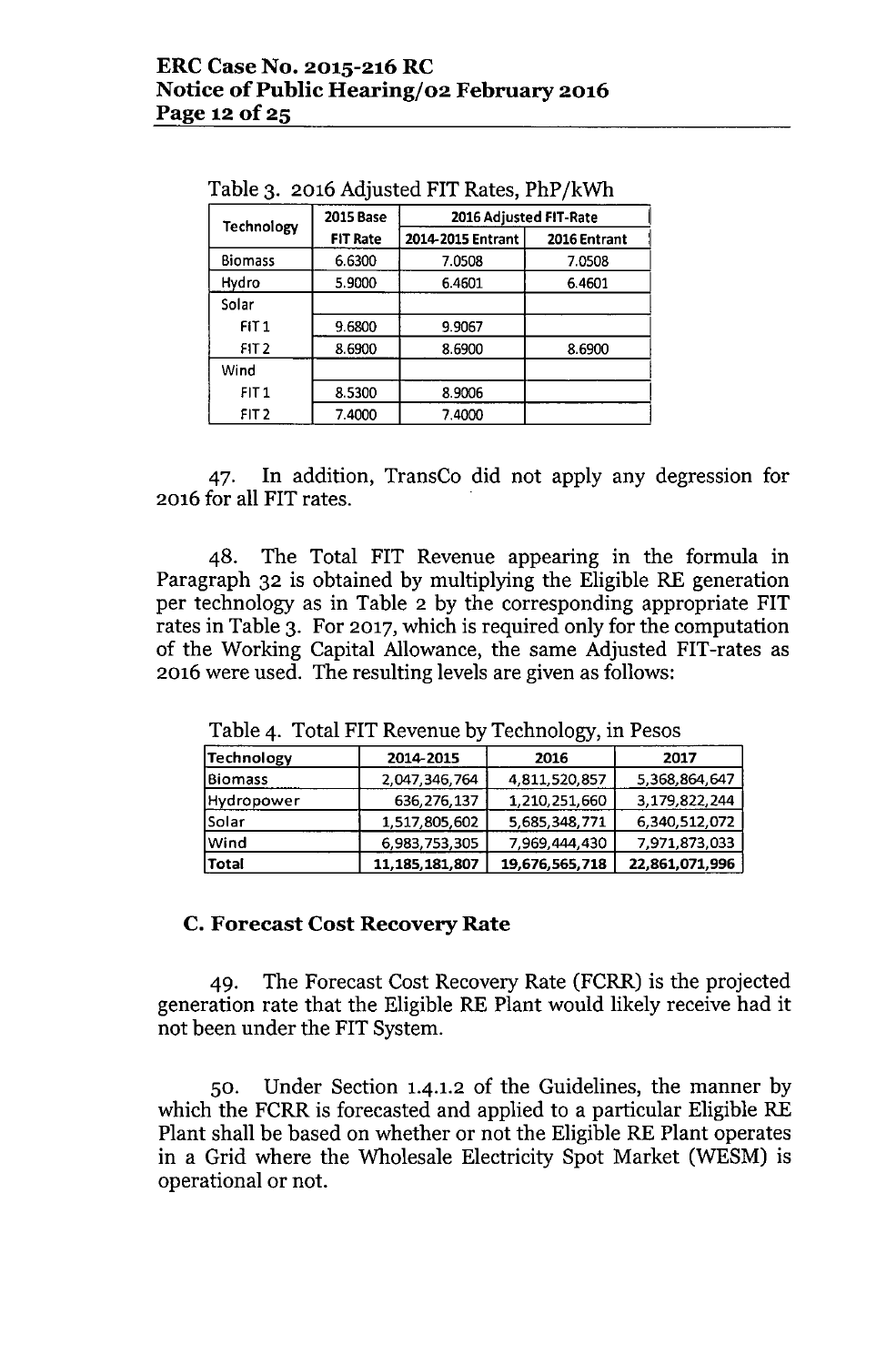51. Where WESM is operational, the FCRR for the Eligible RE Plant shall be equivalent to the average of the monthly system Ex-Ante Load Weighted Average Price (LWAP) of the WESM for the Luzon and Visayas Grids for the thirty-six (36) months immediately preceding the filing of the application for the setting of the FIT-All.

52. The FCRR to be applied for Eligible RE Plants where WESM is non-operational (Mindanao) shall be the weighted average of the generation cost of the Host Distribution Utility (Host DU) from all its other generation sources, excluding generation from any Eligible RE Plant-Non-WESM with a Renewable Energy Supply Agreement (RESA) with the Host DU, for the nearest twelve (12) months preceding the filing of the application for the setting of the FIT-All.

53. TransCo requested the Philippine Electricity Market Corporation (PEMC) for an update on the Load Weighted Average Price (LWAP) for the period January 2012 to April 2015<sup>10</sup> which the latter provided on 1June 2015.

54. TransCo further updated said submission by appending the May 2015 to August 2015 data sourced from the PEMC website."

55. Consequently, TransCo came up with the following averages for Luzon and Visayas:

| $-$<br>____<br>________                                                                                         |                                                                          |
|-----------------------------------------------------------------------------------------------------------------|--------------------------------------------------------------------------|
| $\cdots$<br>LUZOII<br>------------                                                                              | $\mathbf{v}$<br>$-0.000000$<br>v isayas<br>-------<br>------<br>-------- |
| 5.500 <sup>0</sup><br>ე.ე∪∠∪<br>the contract of the contract of the contract of the contract of the contract of | ت ⊤                                                                      |

Table 5. Average LWAP, PhP/kWh

56. For Mindanao, additional Host DUs were identified from the lineup of projects:

loThe PEMC letter dated 01 June 2015 on the "Data on Load Weighted Average Price (LWAP) for Luzon and Visayas", including a computer printout of the data in the CD submitted is attached hereto as Annexes "F" to "F-I" to form an integral part hereof.

<sup>&</sup>quot;Print-outs of the Monthly Summary Report for May, June, July and August 2015 from PEMC website [\(www.wesm.ph](http://www.wesm.ph) ) are hereto attached as Annexes "G" to "G-3" to form an integral part hereof.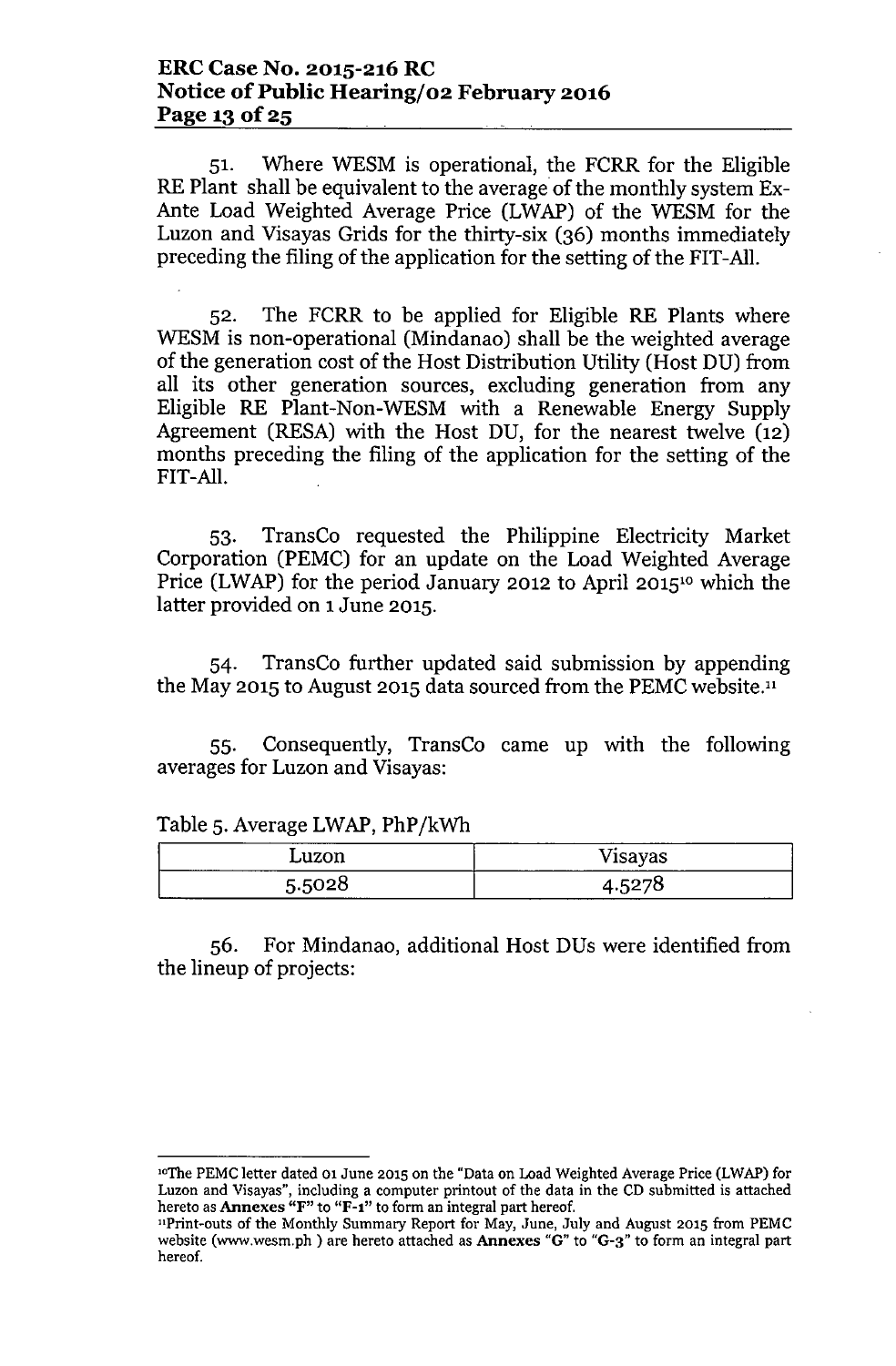### ERC Case No. 2015-216 RC Notice of Public Hearing/02 February 2016 Page 14 of 25

| Host DU            | <b>Plant Name</b>                       | <b>RE Developer</b>                                   |
|--------------------|-----------------------------------------|-------------------------------------------------------|
| <b>DASURECO</b>    | Tudaya 2 Hydroelectric Power Project    | Hedcor Tudaya, Inc.                                   |
| <b>DASURECO</b>    | Digos Solar PV Power Project Phase 1    | Enfinity Philippines Renewable Resources, Inc.        |
| <b>DASURECO</b>    | Digos Solar PV Power Project Phase 2    | <b>Enfinity Philippines Renewable Resources, Inc.</b> |
| <b>ZAMCELCO</b>    | Pasonanca Hydroelectric Power Project   | Philcarbon, Inc.                                      |
| <b>MAGELCO</b>     | 3.5 GEEC MW Biomass Cogeneration System | Green Earth Enersource Corporation                    |
| <b>BUSECO</b>      | Manolo Fortich 1 HEP                    | Hedcor Bukidnon, Inc.                                 |
| <b>BUSECO</b>      | <b>Manolo Fortich 2 HEP</b>             | Hedcor Bukidnon, Inc.                                 |
| <b>BUSECO</b>      | Kibawe Solar Power Project              | Asian Green Energy Corporation                        |
| <b>MORESCO II</b>  | Limbatangon Hydroelectric Power Project | Turbines Resources & Development Corp.                |
| SOCOTECO II        | Centrala Solar Power Project            | NV Vogt Philippines Solar Energy One, Inc.            |
| <b>SOCOTECO II</b> | GenSan Solar Power Project Phase II     | Del Sol CGS, Inc.                                     |

57. TransCo adopted the Weighted Average Generation Charge of DASURECO in the amount of P4.7592 as determined by the Commission in ERC Case No. 2014-109 RC.

58. For the other Host DUs, on 20 October 2015, TransCo requested the ERC for the weighted average generation cost data. In the meantime that said information has not been received, TransCo used figures from [www.kuryente.org](http://www.kuryente.org) (save for DASURECO) as follows<sup>12</sup>:

| <b>Host DU</b>     | <b>Weighted Average</b> |
|--------------------|-------------------------|
|                    | <b>Generation Cost</b>  |
| <b>DASURECO</b>    | 4.7592                  |
| <b>ZAMCELCO</b>    | 3.9706                  |
| <b>MAGELCO</b>     | 2.7801                  |
| <b>BUSECO</b>      | 3.7339                  |
| <b>MORESCO II</b>  | 3.3684                  |
| <b>SOCOTECO II</b> | 4.7054                  |

Table 6. FCRR for Host DUs, PhP /kWh

59. Multiplying the Forecast Annual Eligible RE Generation in Table 2 by the appropriate Forecast Cost Recovery Rates gives the following total FCRR in pesos:

<sup>&</sup>quot;Printouts of MAGELCO Effective Rate for Residential Customer for the period April 2013 to March 2014, ZAMCELCO Effective Rate for Residential Customer for the period March 2013 to February 2014, BUSECO Effective Rate for Residential Customer for the period March 2014 to February 2015, MORESCO II Effective Rate for Residential Customer for the period February 2012 to December 2013 and SOCOTECO II Effective Rate for Residential Customer for the period May 2013 to June 2014 from the website <u>www.kuryente.or</u>g are attached hereto as **Annexes "H**' to "H-11", "I" to "I-11", "J" to "J-11", "K" to "K-11", and "L" to "L-11", respectively, to form integral parts hereof.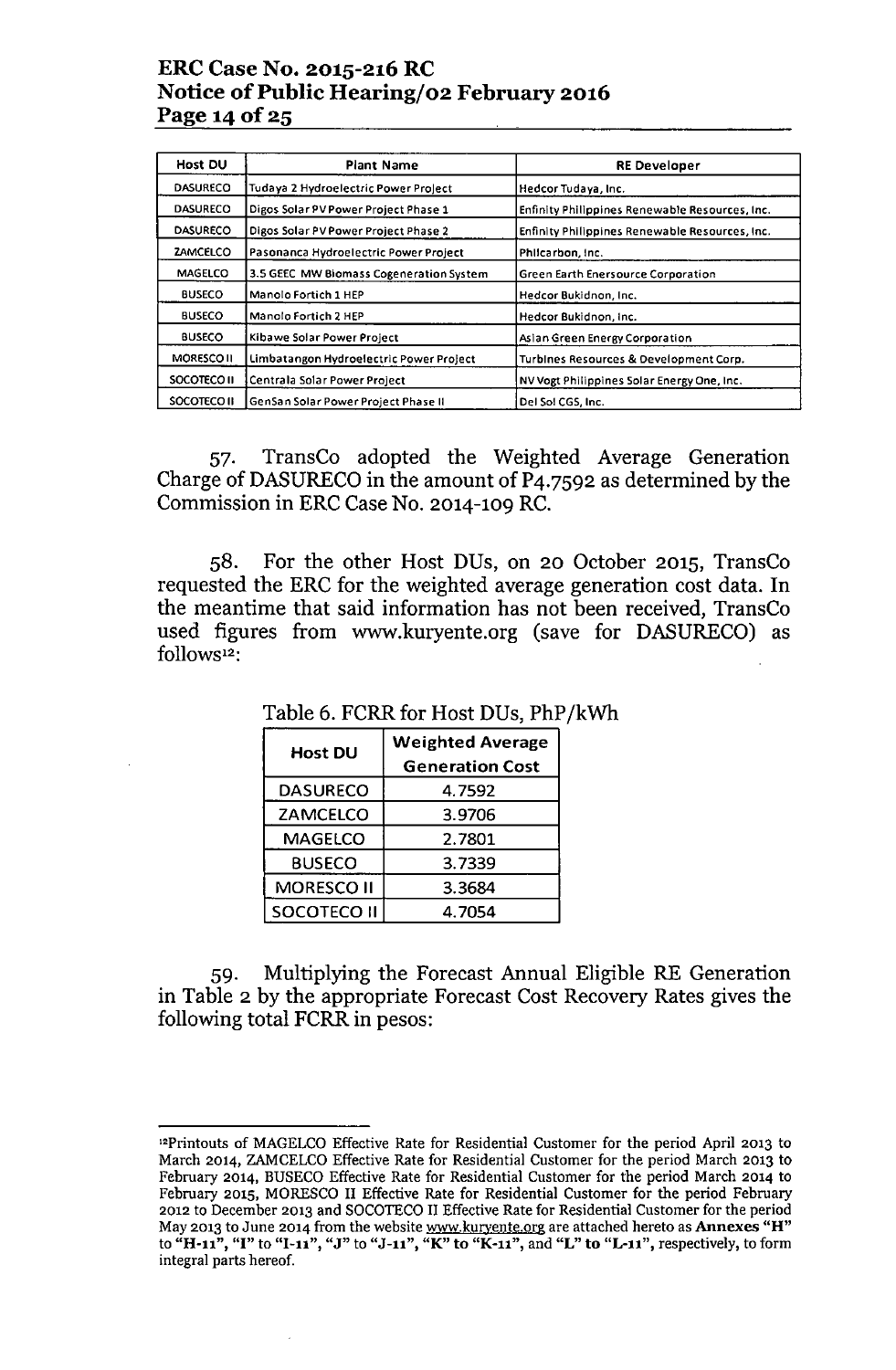|                |               |                | . . <i>. .</i>   |
|----------------|---------------|----------------|------------------|
| Technology     | 2014-2015     | 2016           | 2017             |
| <b>Biomass</b> | 1,547,479,452 | 3,548,498,598  | 3,983,476,564    |
| Hydropower     | 556,426,786   | 927,734,772    | 2,183,491,016    |
| Solar          | 844,922,109   | 3,093,934,257  | 3,454,756,715    |
| Wind           | 3,940,870,272 | 5,180,613,653  | 5, 182, 115, 181 |
| Total          | 6,889,698,621 | 12,750,781,280 | 14,803,839,476   |

Table 7. Total Forecast Cost Revenue by Technology, in Pesos

Similarly as in the FIT rate, the 2016 Forecast Cost Recovery Rate was used for 2017 since the same is merely intended for the. determination of the Working Capital Allowance as discussed below.

60. 2015 Under-recoveries. The last term in the formula for FIT Differential is the amount of under-recovery or over-recovery of the FIT Differential.

61. By the end of 2015, it is estimated that the FIT-All Fund will have a deficit in terms of collection vis-à-vis payables of Php1,835,907,894.08<sup>13</sup>, hence, an under-recovery.

62. FIT Differential. Following the formula for FD in Paragraph  $32$  (first two terms), the total FCRR in Table  $7$  is subtracted from the FIT Revenue in Table 4 and yields the following for 2014-2017:

| <b>Technology</b> | 2014-2015     | 2016          | 2017          |
|-------------------|---------------|---------------|---------------|
| <b>Biomass</b>    | 499,867,312   | 1,263,022,259 | 1,385,388,084 |
| Hydropower        | 79,849,350    | 282,516,888   | 996,331,227   |
| Solar             | 672,883,492   | 2,591,414,514 | 2,885,755,357 |
| Wind              | 3,042,883,032 | 2,788,830,778 | 2,789,757,852 |
| Total             | 4,295,483,186 | 6,925,784,439 | 8,057,232,521 |

Table 8. FIT Differential (without Under-recovery), in Pesos

The 2017 levels are shown only for the purpose of computing the WCA which is discussed below.

63. The final FIT Differential for 2016 in P/kWh, inclusive of the under-recovery for 2015, is as follows:

<sup>&</sup>lt;sup>13</sup>Table showing the details of computation of the 2015 FIT Differential deficiency is hereto attached as Annex "M" and made an integral part hereof.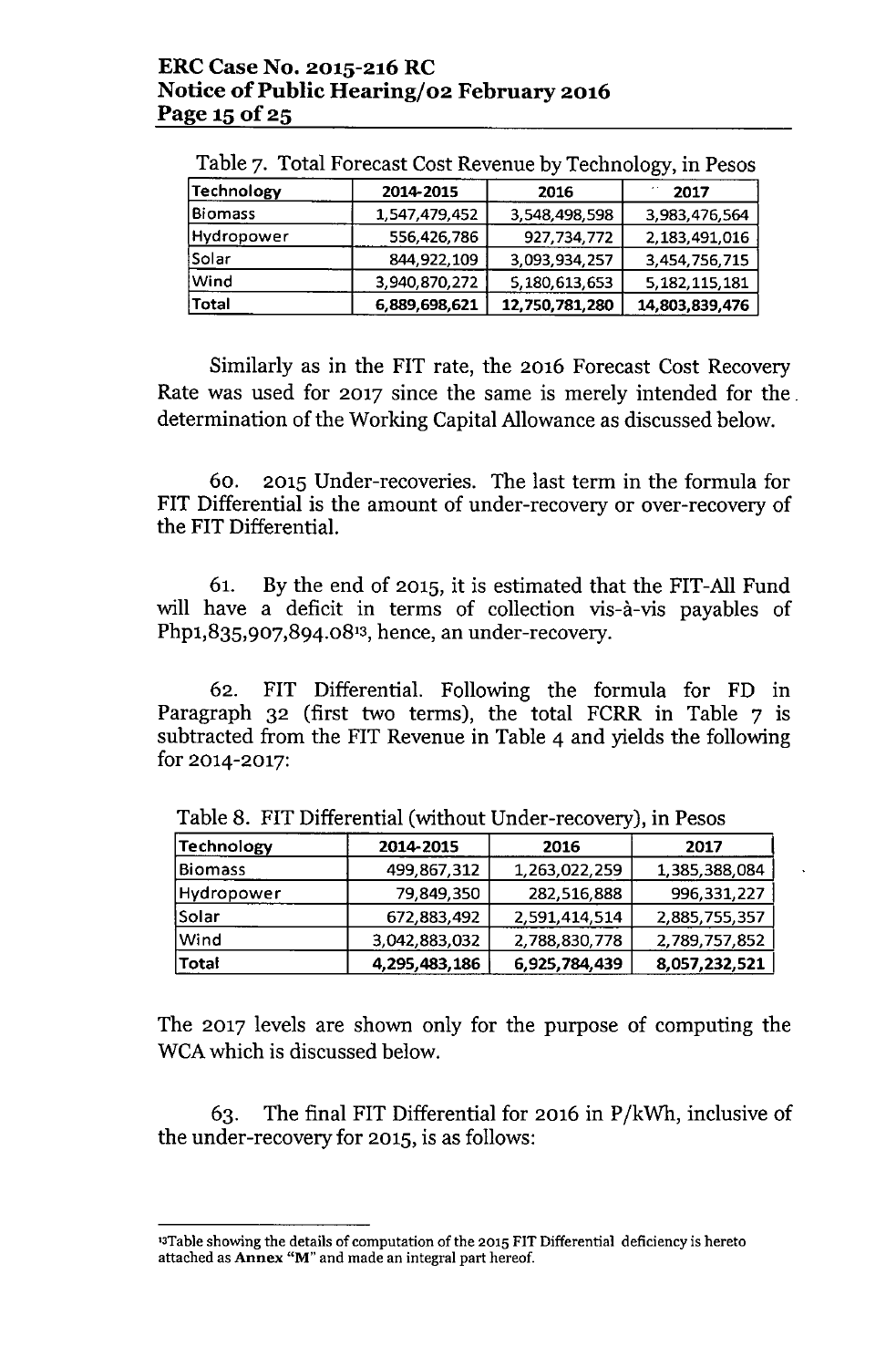| Table 9. FIT Differential (with Under-recovery), i |               |        |  |  |  |  |
|----------------------------------------------------|---------------|--------|--|--|--|--|
| <b>Particulars</b>                                 | <b>Amount</b> | P/kWh  |  |  |  |  |
| 2016 FD                                            | 6,925,784,439 | 0.1013 |  |  |  |  |
| 2015 FD over(under)                                | 1,835,907,894 | 0.0268 |  |  |  |  |
| Total                                              | 8,761,692,333 | 0.1281 |  |  |  |  |

Table 9. FIT Differential (with Under-recovery), in Pesos

# **III.** Working Capital Allowance

64. The WCA is part of the FIT-All and serves as buffer to address any default or delay in the collection and/or remittance of the FIT-All and/or Actual Cost Recovery Revenue (ACRR) including, but not limited to, the following:

- 1. Variations between the actual and forecasted (a) RE Generation from Eligible RE Plants resulting from over- and under- generation, (b) Annual National Sales and (c) applicable Forecast Cost Recovery Rates and Actual Cost Recovery Revenues;
- ii. The timing difference of the collection and billing cycle for the FIT-All and Actual Cost Recovery Revenue; and
- iii. Any other collection or payment shortfall.
- 65. The WCA amount for collection is expressed as:

 $WCA_{t+1} = (ForecastAnnualPayout_{t+2}xFactorRate)$ *- WCAEndingBalancet*

Where:

| $WCA_{t+1}$     | Is the Working Capital Allowance to be funded during            |
|-----------------|-----------------------------------------------------------------|
|                 | $Year_{t+1}$                                                    |
|                 |                                                                 |
| Forecast        | Is the projected amount of payables out of the FIT-All          |
| Annual          | Fund for year <sub>t+2</sub> consisting of forecasted Total FIT |
| Payout $t_{+2}$ | Revenues, forecasted Administration Allowance and               |
|                 | forecasted Disbursement Allowance for $Year_{t+2}$ . The        |
|                 | forecasted Total FIT Revenues for $Year_{t+2}$ is the sum       |
|                 | of the product of the Forecast RE Generation of                 |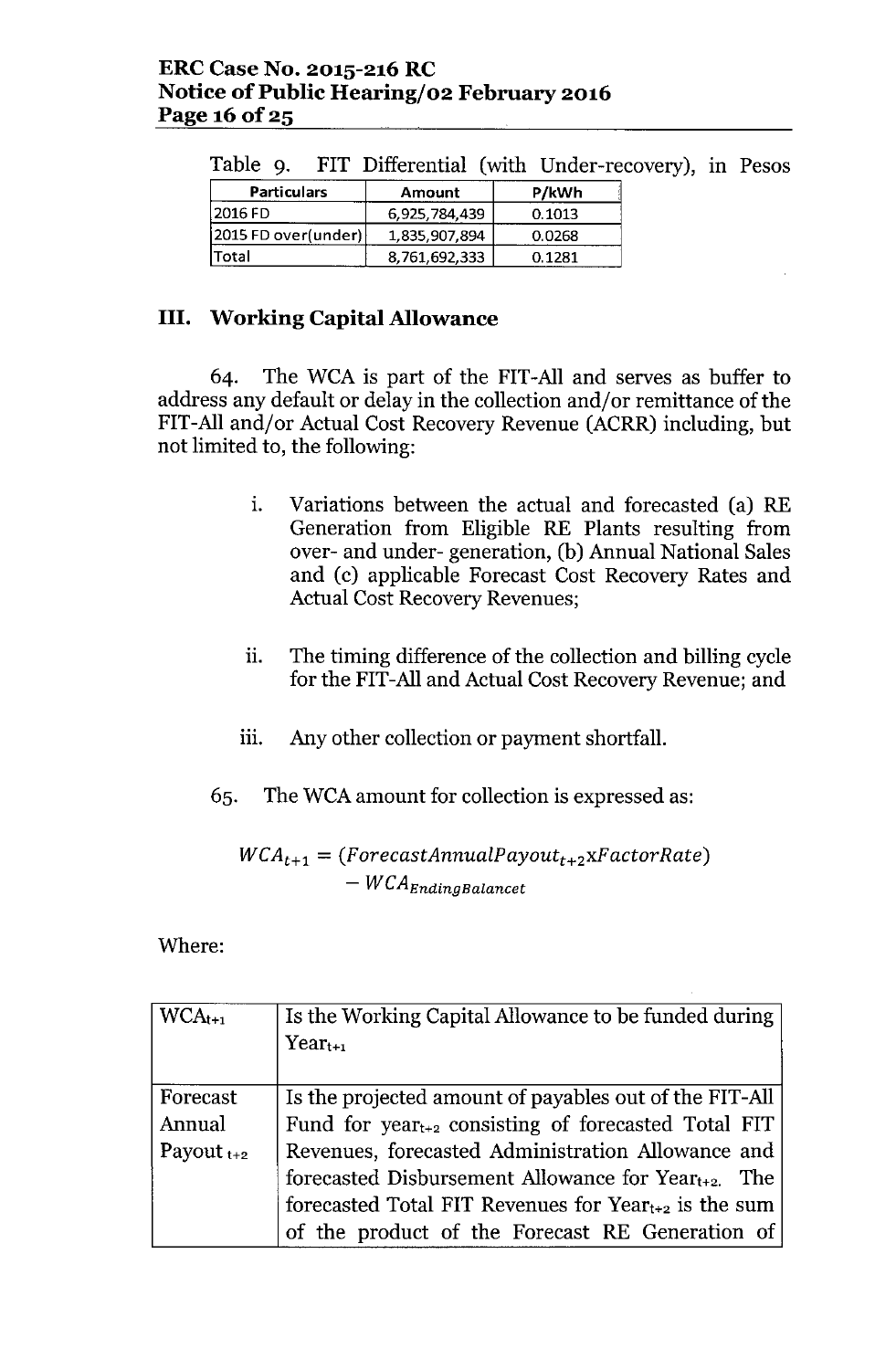#### **ERCCase No. 2015-216 RC Notice** of Public **Hearing/02 February 2016 Page 170f25**

|                      | Eligible RE Plant <sub>x</sub> for Year <sub>t+2</sub> multiplied by the<br>appropriate FIT Rate <sub>x</sub> for Year $_{t+2}$ . The forecasted<br>Administration Allowance<br>for $Year_{t+2}$ is<br>the<br>Administration Allowance for Year $_{t+1}$ , less any non-<br>recurring expenditures such as those relating to the<br>initial filing of the FIT-All, adjusted for forecast CPI<br>for $Year_{t+2}$ . The forecasted Disbursement Allowance<br>for $Year_{t+2}$ is the projected level of payment to the<br>Trustee Bank in Year <sub>t+2</sub> . |
|----------------------|----------------------------------------------------------------------------------------------------------------------------------------------------------------------------------------------------------------------------------------------------------------------------------------------------------------------------------------------------------------------------------------------------------------------------------------------------------------------------------------------------------------------------------------------------------------|
| <b>WCA</b>           | Is the ending balance of the Working Capital                                                                                                                                                                                                                                                                                                                                                                                                                                                                                                                   |
| Ending               | Allowance account in Yeart including any interest                                                                                                                                                                                                                                                                                                                                                                                                                                                                                                              |
| Balance <sub>t</sub> | income earned in the WCA account and all other                                                                                                                                                                                                                                                                                                                                                                                                                                                                                                                 |
|                      | component accounts of the FIT-All Fund; if this is not                                                                                                                                                                                                                                                                                                                                                                                                                                                                                                         |
|                      | available at the time of filing, the ending balance for                                                                                                                                                                                                                                                                                                                                                                                                                                                                                                        |
|                      | the month immediately preceding the month of filing,                                                                                                                                                                                                                                                                                                                                                                                                                                                                                                           |
|                      | subject to updating by the ERC of the actual ending                                                                                                                                                                                                                                                                                                                                                                                                                                                                                                            |
|                      | balance of the WCA account in Year $_{t}$ if it shall become                                                                                                                                                                                                                                                                                                                                                                                                                                                                                                   |
|                      | available prior to the issuance of its Decision on the                                                                                                                                                                                                                                                                                                                                                                                                                                                                                                         |
|                      | FIT-All application.                                                                                                                                                                                                                                                                                                                                                                                                                                                                                                                                           |
| <b>Factor Rate</b>   | Is the factor rate approved by the ERC, upon                                                                                                                                                                                                                                                                                                                                                                                                                                                                                                                   |
|                      | recommendation of the NREB, reflective of funding                                                                                                                                                                                                                                                                                                                                                                                                                                                                                                              |
|                      | requirements of the FIT-All Fund, adjusted by (i) a                                                                                                                                                                                                                                                                                                                                                                                                                                                                                                            |
|                      | period factor based on the billing and collection cycle                                                                                                                                                                                                                                                                                                                                                                                                                                                                                                        |
|                      | of the Collection Agents as described in the<br>Guidelines; and (ii) the collection efficiencies of                                                                                                                                                                                                                                                                                                                                                                                                                                                            |
|                      | Collection Agents. Data for the initial year shall be                                                                                                                                                                                                                                                                                                                                                                                                                                                                                                          |
|                      | sourced from PSALM for its collection of the                                                                                                                                                                                                                                                                                                                                                                                                                                                                                                                   |
|                      | Universal Charge. Data for succeeding years shall be                                                                                                                                                                                                                                                                                                                                                                                                                                                                                                           |
|                      | based on FIT-All historical collection efficiency rate.                                                                                                                                                                                                                                                                                                                                                                                                                                                                                                        |

66. From the foregoing, it may be gleaned that an initial Forecast Annual Payout for the year 2017 needs to be determined since it is envisioned that buffer requirements for the following year should be collected and built up during the current year. Hence, aside from the 2016 levels for Forecast Cost Recovery Revenue, FD, AAand DA, the 2017 projected levels were also established.

67. For the purpose of computing the WCA, the Forecast Cost Recovery Rates used by TransCo for 2017 are the same level as the 2016. The same holds for the FIT Rates.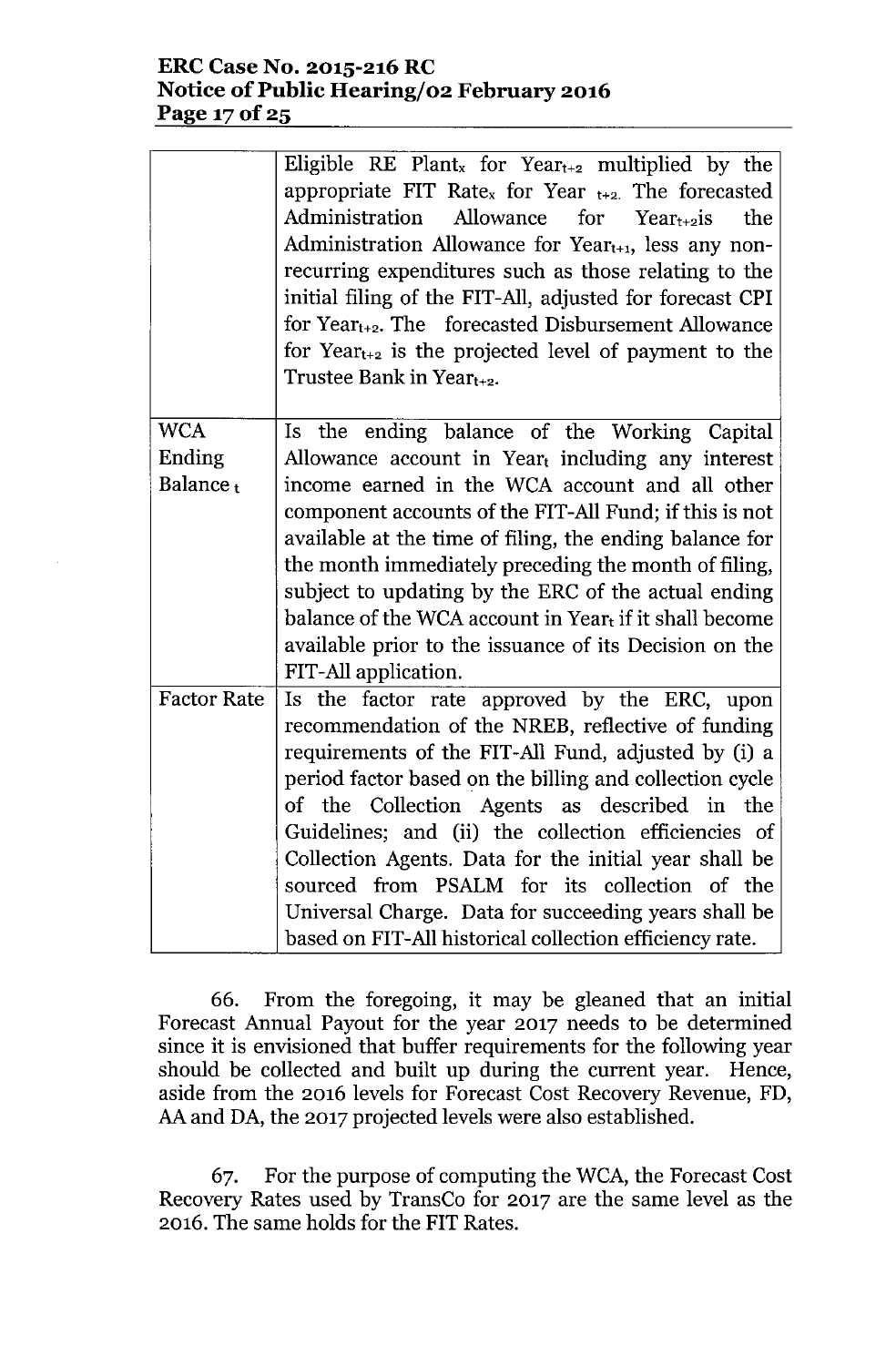68. Summarizing Table7 and Table 8, we have the following inputs in computing the Forecast Annual Payout for 2017:

Table 10. 2017 Forecast Cost Recovery Revenue and FIT Differential, in Pesos

| <b>Technology</b> | <b>FORECAST COST</b><br><b>RECOVERY REVENUE</b> | FIT DIFFERENTIAL |  |
|-------------------|-------------------------------------------------|------------------|--|
| Biomass           | 3,983,476,564                                   | 1,385,388,084    |  |
| Hydropower        | 2,183,491,016                                   | 996,331,227      |  |
| <b>Solar</b>      | 3,454,756,715                                   | 2,885,755,357    |  |
| Wind              | 5, 182, 115, 181                                | 2,789,757,852    |  |
| <b>Total</b>      | 14,803,839,476                                  | 8,057,232,521    |  |

69. The projected AAfor 2016 in the meantime is set to zero (0) for the purpose of computing the WCA.

70. The proposed trustee feel Disbursement Allowance is estimated at the 2016 level of PhP 1,054,099.95 from Paragraph 81.

71. Combining the results and assumptions given in Paragraphs 68 to 70, the Forecast Annual Payout for 2017 is as follows:

| <b>Particulars</b>                    | 2017           |
|---------------------------------------|----------------|
| <b>Forecast Cost Recovery Revenue</b> | 14,803,839,476 |
| <b>FIT Differential</b>               | 8,057,232,521  |
| <b>Administration Allowance</b>       |                |
| <b>Disbursement Allowance</b>         | 1,054,100      |
| <b>Total Annual Payout</b>            | 22,862,126,096 |

Table 11.2017 Forecast Annual Payout, in Pesos

72. The Guidelines further provide the use of a Factor Rate that will be multiplied to the Forecast Annual Payout for 2016.

73. Pursuant to the Guidelines, the NREB recommended a formula for the Factor Rate in the 2014-2015 FIT-All Application. Using the same formula for this Application but with updated inputs yielded a factor rate of 5.5145%.'<sup>4</sup>

74. Further, the Guidelines define the WCA Ending Balance to be the balance of the WCA component account for the immediately

<sup>&</sup>lt;sup>14</sup>Factor Rate computation using the formula recommended by NREB in its Resolution No. 3 Series of 2014 is attached hereto as Annex "N" to form an integral part hereof.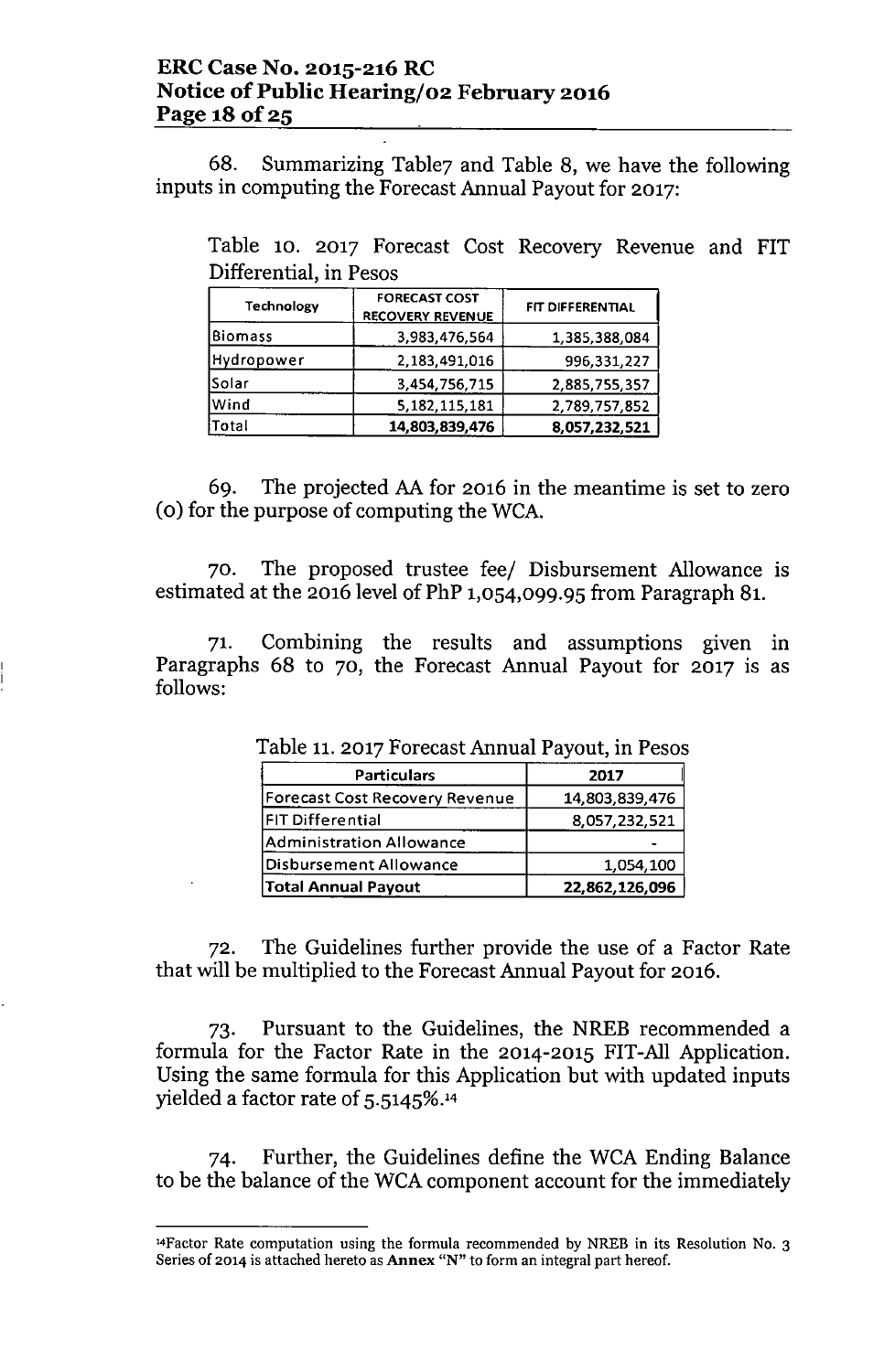#### ERCCase No. 2015-216RC Notice of Public Hearing/02 February 2016 Page 19 of  $25$

preceding month prior to the month of filing. Given the deficiency in the fund balance to address even the FD, the WCA in fact has no balance. Truth to tell, the amounts TransCo used to augment the ACRR remittance of PEMC and the Disbursement Allowance it actually paid to LBP as trustee fee, given there was no specified amount in the 2014-2015 Application for the Disbursement Allowance, constitute negative fund balance. Thus, TransCo considered a WCA Ending Balance of -PhP 28,599,294.54, which represents the estimated deficiency for ACRR and DA by the end of 2015.

Table 12. Determination of the WCA<sub>Ending Balance</sub>, in Pesos

| <b>WCA Deficiency</b>                                  | 28,599,294.54    |
|--------------------------------------------------------|------------------|
| Add: 2015 Disbursement Allowance                       | 739.990.00       |
| Estimated Uncollected CRR                              | 27,859,304.54    |
| Expected CRR Collection (99.27% Collection Efficiency) | 3,810,015,943.94 |
| Forecast CRR Receivable (Sept 2015-Dec 2015)           | 3,837,875,248.49 |

75. From the given information, the combined buffer required for 2016, which is equivalent to the 2017 requirement multiplied by the Factor Rate less the WCA ending balance, is PhP1,289,339,613 derived as:

| <b>Technology</b>                       | 2016          | 2017           |
|-----------------------------------------|---------------|----------------|
| Forecast Annual Payout                  |               | 22,862,126,096 |
| x Factor Rate                           |               | 5.5145%        |
| <b>Equals: Portion of Annual Payout</b> |               | 1,260,740,318  |
| Less: WCA Ending Balance (Year n)       | (28,599,295)  |                |
| <b>Working Capital Allowance</b>        | 1,289,339,613 |                |
| WCA PhP/kWh                             | 0.0189        |                |

Table 13. Determination of WCA, in Pesos

76. The table provides the corresponding PhP /kWh level of the WCA for 2016, which is PhP /kWh 0.0189.

### IV. Administration and Disbursement Allowance

77. As provided for in Section 2.5 of the FIT Rules, the FIT-All shall also take into account the Applicant's administration costs, to defray expenses of the Administrator in connection with the performance of its functions as FIT All Fund Administrator (Administration Allowance).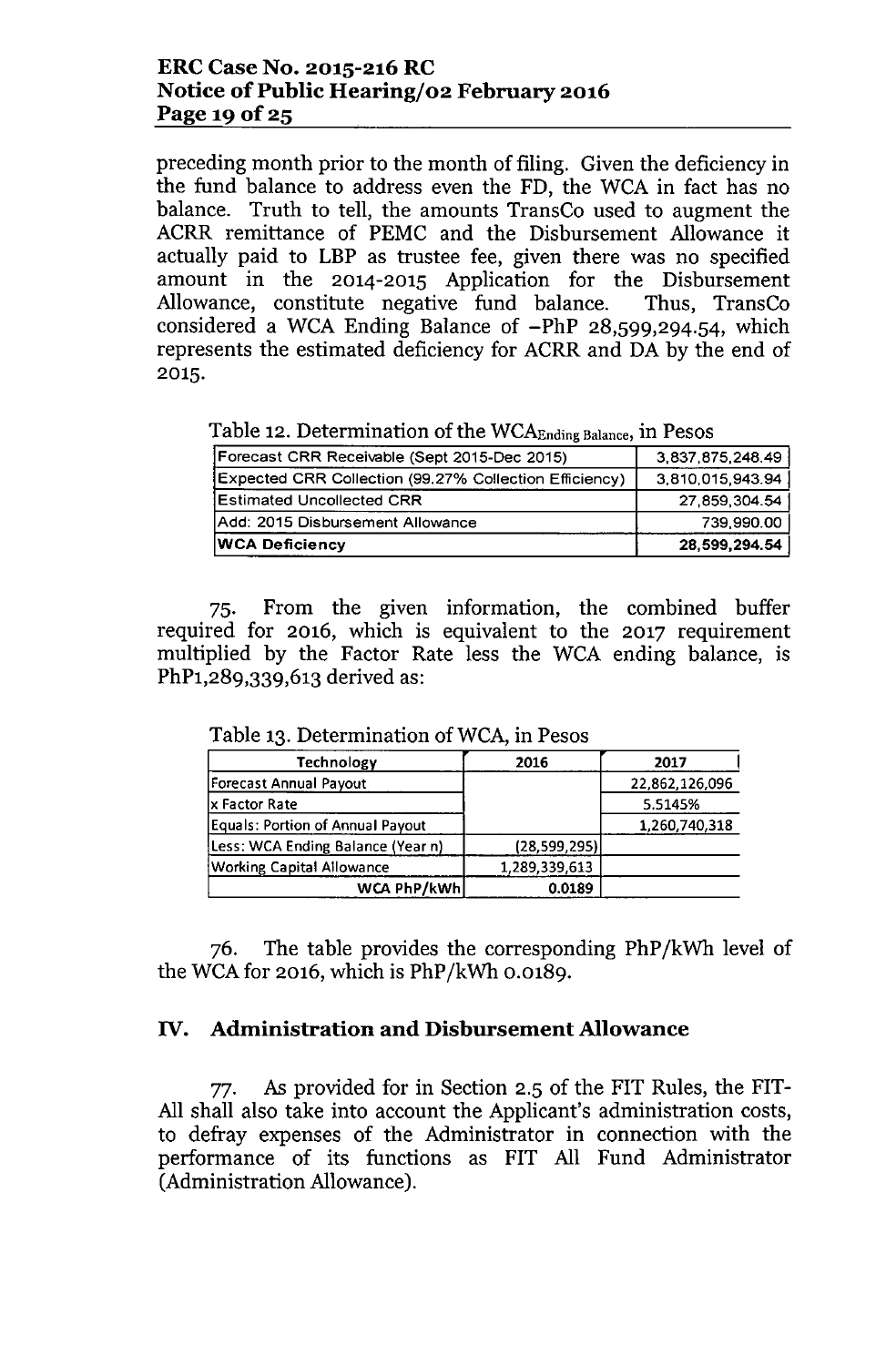78. For the year 2016, TransCo agam proposes an Administration Allowance of zero (0).

79. A similar fee may be imposed by the designated Trustee of the FIT-All Fund in accordance with the Trust Agreement approved by the ERC, to defray standard administrative costs in establishing and managing the actual collection and disbursements of the FIT-All Fund and all other monetary collections authorized by the FIT Rules (Disbursement Allowance).

80. From the Trust Agreement entered into by Land Bank of the Philippines (LBP)-Trust and TransCo on 03 March 2015'5 and approved by the ERC, TransCo shall pay a fixed fee of P720,000 per annum plus some variable components.

81. Based on TransCo's estimates of fund balances which will be the major basis of the variable component that is the Bangko Sentral ng Pilipinas supervision fee, the Disbursement Allowance or the service fee of LBP for 2016 is PhP1,054,099.95.<sup>16</sup>

### v. FIT-ALL RATE FOR 2016

82. Applying the above components to the formula for FIT-All,we have the following, in PhP/kWh:

> *FIT-All = FD* + *WCA* + *AA* + *DA FNS*  $= 0.1281 + 0.0189 + 0 + 0.0000$  $= 0.1470$

83. In more detail, the components and result of the FIT-All calculation may be summarized in the following table:

<sup>&</sup>lt;sup>15</sup> Copy of the Trust Agreement dated 03 March 2015 is hereto attached as **Annex "O"** to "O-23" and made an integral part hereof. '

<sup>&</sup>lt;sup>16</sup>Details of computation of the proposed DA is hereto attached as **Annex "P**" and made an integral part hereof.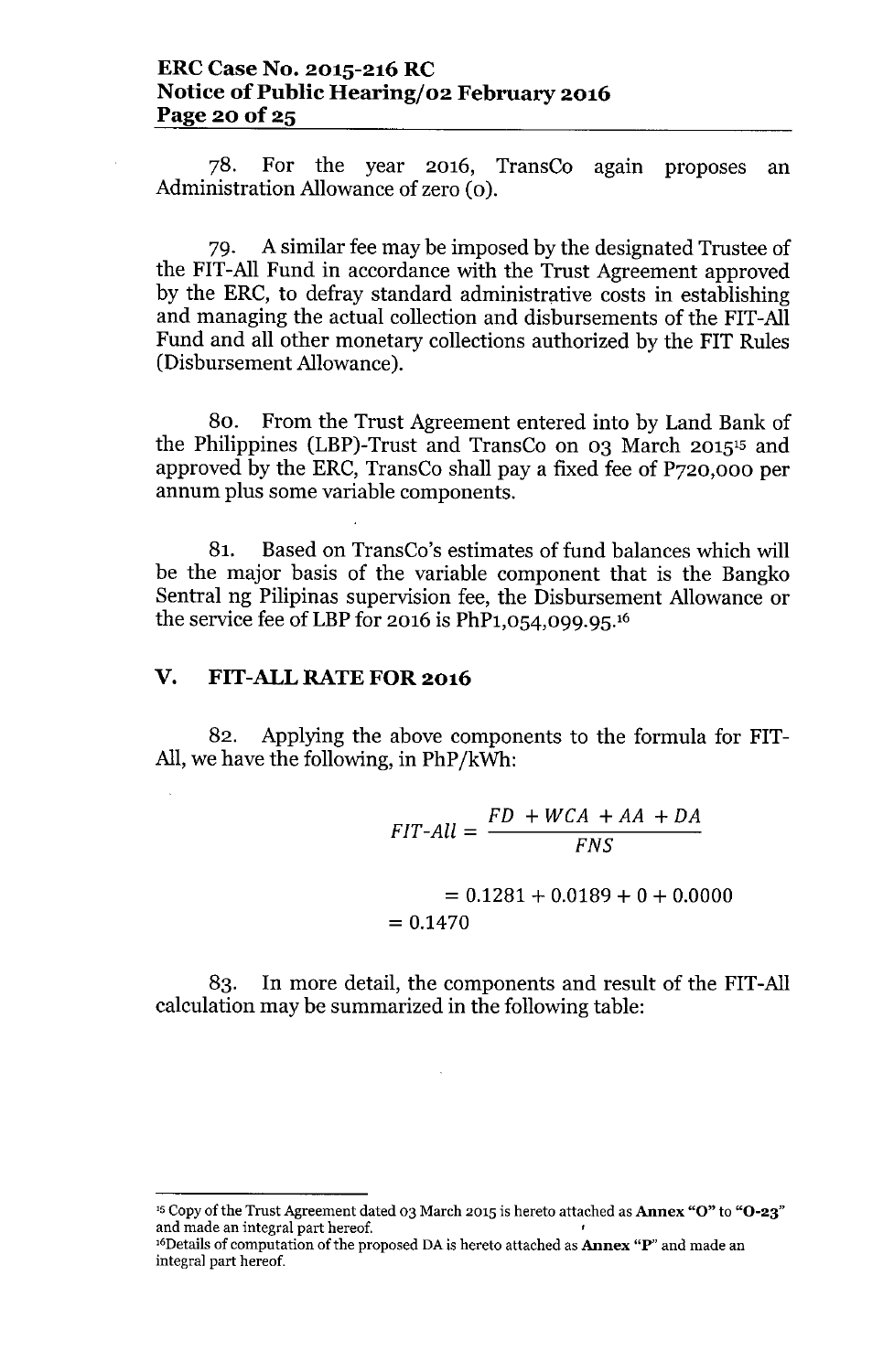#### ERC Case No. 2015-216 RC Notice of Public Hearing/02 February 2016 Page 21 of 25

| Table 14. Summary of 2016 FIT-All Rate Computation |  |  |
|----------------------------------------------------|--|--|
|----------------------------------------------------|--|--|

| <b>COMPONENTS</b> | Amount (Php)   | Rate (P/kWh) | <b>Share</b> |  |
|-------------------|----------------|--------------|--------------|--|
| FD                | 8,761,692,333  | 0.1281       | 87.16%       |  |
| <b>WCA</b>        | 1,289,339,613  | 0.0189       | 12.83%       |  |
| AA                |                | 0.0000       | 0.00%        |  |
| DA                | 1,054,100      | 0.0000       | 0.01%        |  |
| <b>Total</b>      | 10,052,086,045 |              |              |  |
| FNS, kWh          | 68,380,633,362 | 0.1470       |              |  |
| FIT-All, Php/kWh  |                |              |              |  |

84. However, TransCo would like to present some additional computations that show the 2016 FIT-All at different categories of FIT-eligible/-candidate RE Projects:

Table15. Incremental Movement of the 2016 FIT-All for Different RE Plant/Project Categories

|                          | With                                 | With FIT COC             |              | With COE                |           | <b>With Nomination</b>  |           | <b>DOE List</b>         |           |
|--------------------------|--------------------------------------|--------------------------|--------------|-------------------------|-----------|-------------------------|-----------|-------------------------|-----------|
|                          | lPayment Asl<br>of October<br>5.2015 | Increase/<br>(Decrease). | <b>Total</b> | Increase/<br>(Decrease) | Total     | Increase/<br>(Decrease) | Total     | Increase/<br>(Decrease) | Total     |
| <b>MW</b>                | 345.92                               | 69.64                    | 415.56       | 259.00                  | 674.56    | 32.00                   | 706.56    | 463.84                  | 1,170.39  |
| <b>MWH</b>               | 807,951                              | 172,651                  | 980.602      | 626,073                 | 1,606.675 | 153,032                 | 1,759,707 | 719.933                 | 2,479,639 |
| FIT-ALL Rate, I<br>P/kWh | 0.0566                               | 0.0038                   | 0.0605       | 0.0373                  | 0.0978    | 0.0047                  | 0.1025    | 0.0445                  | 0.1470    |

FIT COC - Certificate of Compliance Issued by the ERC COE. Certificate of Endorsement Issued by the DOE

Nomination (for FIT Eligibility) -Issued by the DOE

A more detailed table of the FIT-All calculation above and a listing of RE Plants/Projects per category are provided in Annexes "Q" and "R", respectively.

85. In view of the Commission's Decision in ERC Case No. 2014-109 RC limiting the forecast RE generation included in the computation of the FIT-All to those RE plants with COEs, TransCo opted to recommend and seek the Honorable Commission's approval of a FIT-All rate lower than the total computed level of PhP/kWh 0.1470. As can be gleaned from Table 15, the computed 2016 FIT-All rate covering RE Projects with at least nomination from DOE as of end of October 2015 for the FIT system is PhP/kWh 0.1025. These projects already have ongoing construction and have reached at least 80% electromechanical completion, thus, are almost sure to operate within the period under consideration, if not already operating to date. It is TransCo's judgment that the two (2) additional plants on top of RE projects with COE will likely complete the requirement for FIT eligibility within the period, thus, qualify to be counted in the instant Application.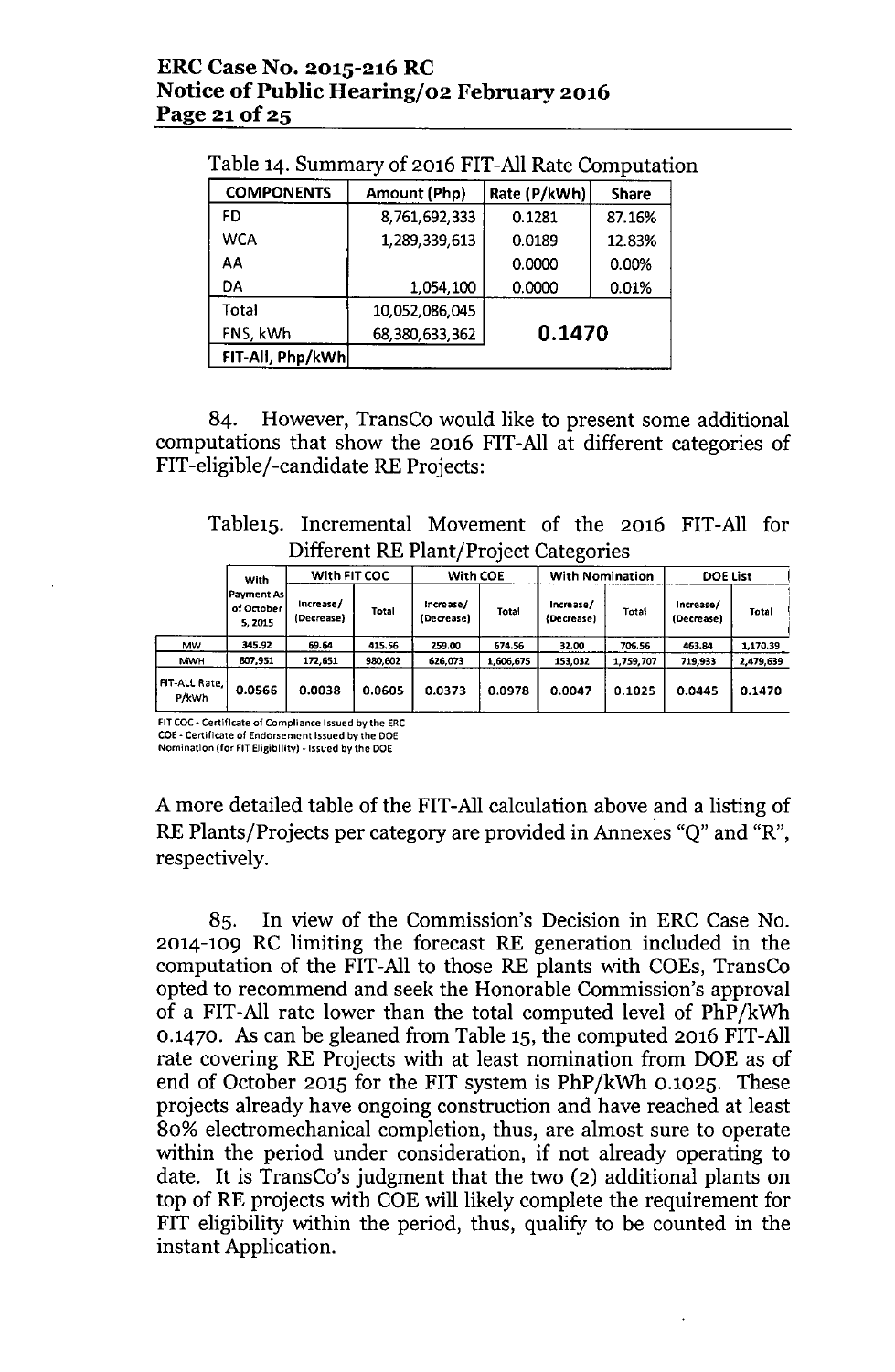86. Finally, TransCo wishes to manifest that while it was directed by the Honorable Commission in ERC Case No. 2014-109 RC to file a separate application for a revised FIT-All to cover the 2015 under-recoveries, the same have been incorporated in the instant Application, consistent with the Guidelines. As discussed in item II. Total FIT Differential above, (over)/under recovery is already incorporated in the formula of the FIT Differential and as such is already captured in the determination of the FIT-All Rate for 2016. Further, the estimated under-recovery for the Actual Cost Recovery Revenue and provision for Disbursement Allowance are made part of the WCA ending balance. Hence, TransCo submits that a separate application would no longer be necessary.

## ALLEGATIONS IN SUPPORT OF THE PRAYER FOR PROVISIONAL AUTHORITY

87. TransCo repleads the foregoing allegations insofar as they may be applicable.

88. It is respectfully submitted that the computation of, as well as the data used by, TransCo are all in accordance with the FIT Rules and the Guidelines issued by the ERC.

89. On this basis, TransCo most respectfully moves for the immediate issuance of a "Provisional Authority" pursuant to Rule 14, Section 3<sup>17</sup> of the ERC Rules of Practice and Procedures to allow applicant TransCo to timely implement the FIT-All Rate of PhP/kWh 0.1025 effective January 2016 without prejudice to the final and actual rate pending the final disposition of its present Application.

90. The grant of a Provisional Authority will allow TransCo to perform its duties to make a timely payment of the FIT Rate to RE Developers to which they are entitled thereby allowing their continued operations.

91. In support of the foregoing allegations in this Application, including those for the issuance of the provisional authority, TransCo

<sup>&</sup>lt;sup>17</sup> "Section 3. Action on the Motion. - Motions for provisional authority or interim relief may be acted upon with or without hearing. The Commission shall act on the motion on the basis of the allegations of the application or petition and supporting documents and other evidences (sic) that applicant or petitioner has submitted and the comments or opposition filed by any interested person, if there be any."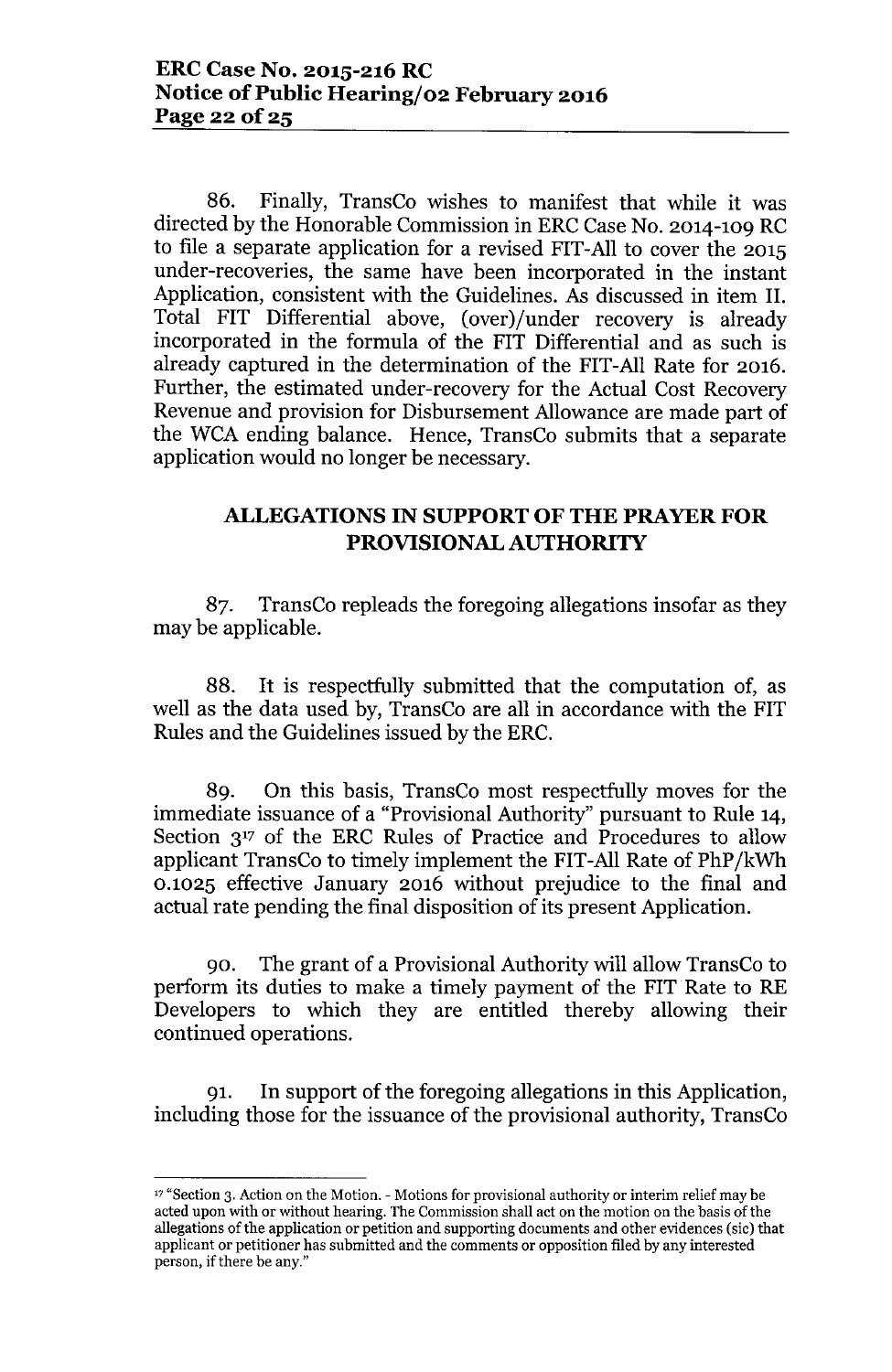hereby submits the Judicial Affidavit of Ms. Dinna O. Dizon, Manager of Compliance Monitoring Department (CMD).<sup>18</sup>

- 92. Applicant Transco prays for the Commission to:
	- a. Pending hearing on the merits of the present Application, provisional authority to collect the FIT-ALL of PhP/kWh 0.1025 effective January 2016 billing period be issued;
	- b. The Collection Agents DUs, RES and NGCP be directed to bill, collect and remit the FIT-All to the FIT-All Fund as provided in the FIT-All Guidelines;
	- c. PEMC and the Host DUs be directed to remit the CRR to the FIT-All Fund as provided in the FIT-All Guidelines;
	- d. The Factor Rate resulting from an updating of inputs in the recommended formula by the NREB under the 2014- 2015 FIT-All Application (ERC Case No. 2014-109 RC) be approved and applied in the computation of the WCA and the FIT-All Rate for 2016;
	- e. After due notice and hearing, a permanent approval for Applicant TransCo be granted to implement the FIT-All Rate for 2016 of PhP/kWh 0.1025, computed for RE Projects with at least nomination from DOE for eligibility under the FIT system, or in the alternative, such other amount as may be found by the Commission to be consistent with the FIT-All Guidelines and on the basis of new and updated information not heretofore available to the Applicant at the time of the filing of the present application;
	- f. TransCo be exempt from payment of permit/supervision fees, if any.
	- g. Other reliefs as may be just and equitable under the premises are likewise most respectfully prayed for.

 $^{18}A$  copy of the Judicial Affidavit of Ms. Dinna O. Dizon is attached hereto as Annex "S" to form an integral part hereof.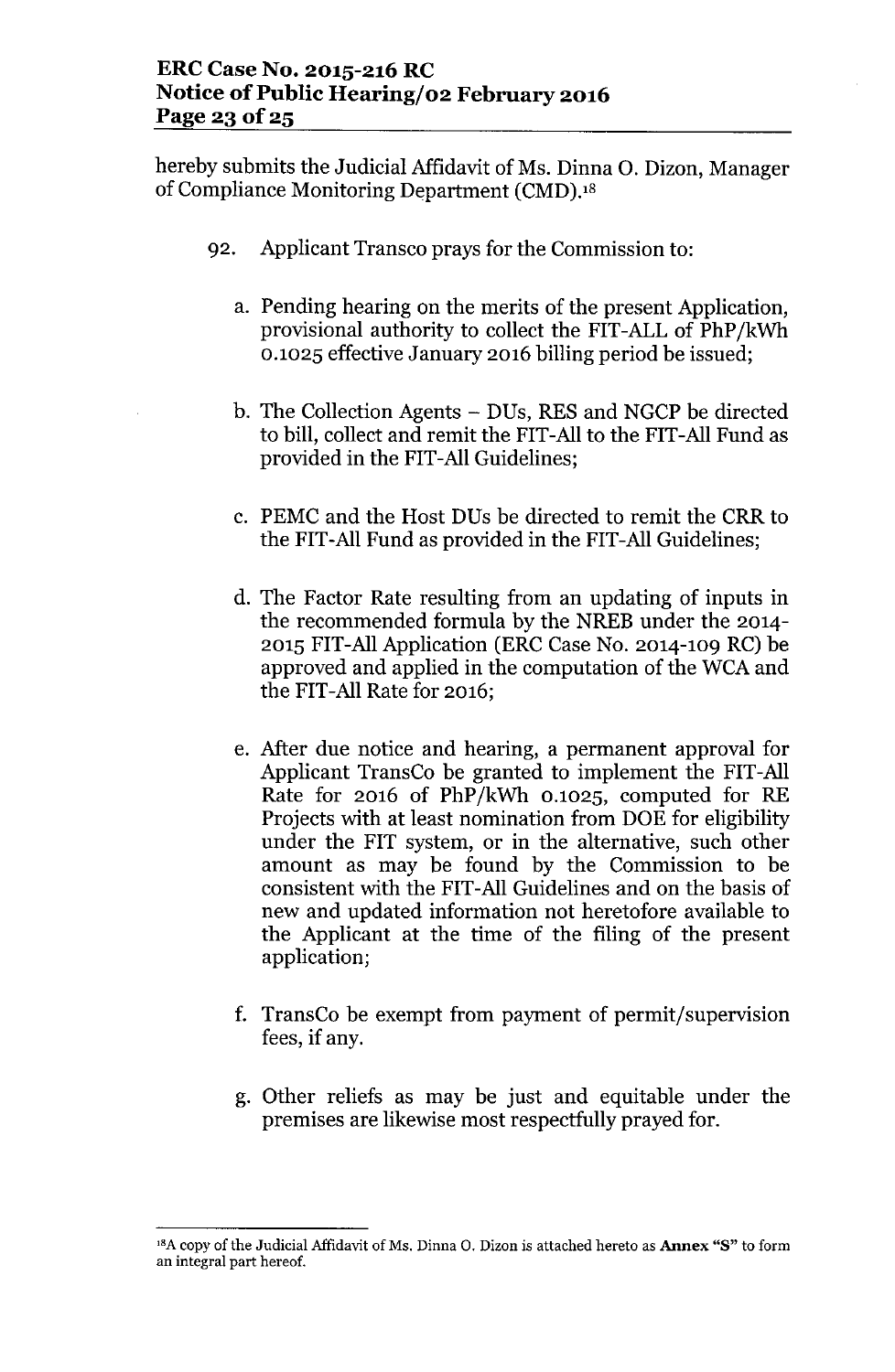### **ERCCase No. 2015-216 RC Notice** of Public **H;earingj02 February 2016 Page** 24 of 25

The Commission has set the application for jurisdictional hearing, expository presentation, pre-trial conference and evidentiary hearing on the following dates and venues:

| <b>DATE</b>                          | <b>TIME</b>                                           | <b>VENUE</b>                                                                                                                                            | <b>PARTICULARS</b>                                                               |
|--------------------------------------|-------------------------------------------------------|---------------------------------------------------------------------------------------------------------------------------------------------------------|----------------------------------------------------------------------------------|
| 08 March<br>2016<br>(Tuesday)        | Two o' clock<br>in the<br>afternoon<br>(2:00 P.M.)    | <b>ERC Hearing</b><br><b>Room</b><br>15 <sup>th</sup> Floor, Pacific<br><b>Center Building,</b><br><b>San Miguel</b><br><b>Avenue, Pasig City</b>       | Jurisdictional<br><b>Hearing and</b><br><b>Expository</b><br><b>Presentation</b> |
| <b>15 March</b><br>2016<br>(Tuesday) | Two o' clock<br>in the<br>afternoon<br>(2:00 P.M.)    | <b>ERC Visayas Field</b><br>Office, St. Mary's<br>Drive, Banilad,<br><b>Cebu City</b>                                                                   | <b>Expository</b><br><b>Presentation</b>                                         |
| <b>5 April 2016</b><br>(Tuesday)     | Ten o' clock<br>in the<br>morning<br>(10:00)<br>A.M.) | <b>ERC Mindanao</b><br><b>Field Office,</b><br><b>Mintrade</b><br>Building,<br>Monteverde<br><b>Avenue corner</b><br><b>Sales Street,</b><br>Davao City | <b>Expository</b><br><b>Presentation</b>                                         |
| 20 April<br>2016<br>(Wednesday)      | Ten o' clock<br>in the<br>morning<br>(10:00)<br>A.M.) | <b>ERC Hearing</b><br><b>Room</b><br>15 <sup>th</sup> Floor, Pacific<br><b>Center Building,</b><br><b>San Miguel</b><br><b>Avenue, Pasig City</b>       | Pre-trial<br><b>Conference</b><br>and<br>Evidentiary<br><b>Hearing</b>           |

All persons who have an interest in the subject matter of the proceeding may become a party by filing, at least five (5) days prior to the initial hearing and subject to the requirements in the ERC's Rules of Practice and Procedure, a verified petition with the Commission giving the docket number and title of the proceeding and stating: (1) the petitioner's name and address; (2) the nature of petitioner's interest in the subject matter of the proceeding, and the way and